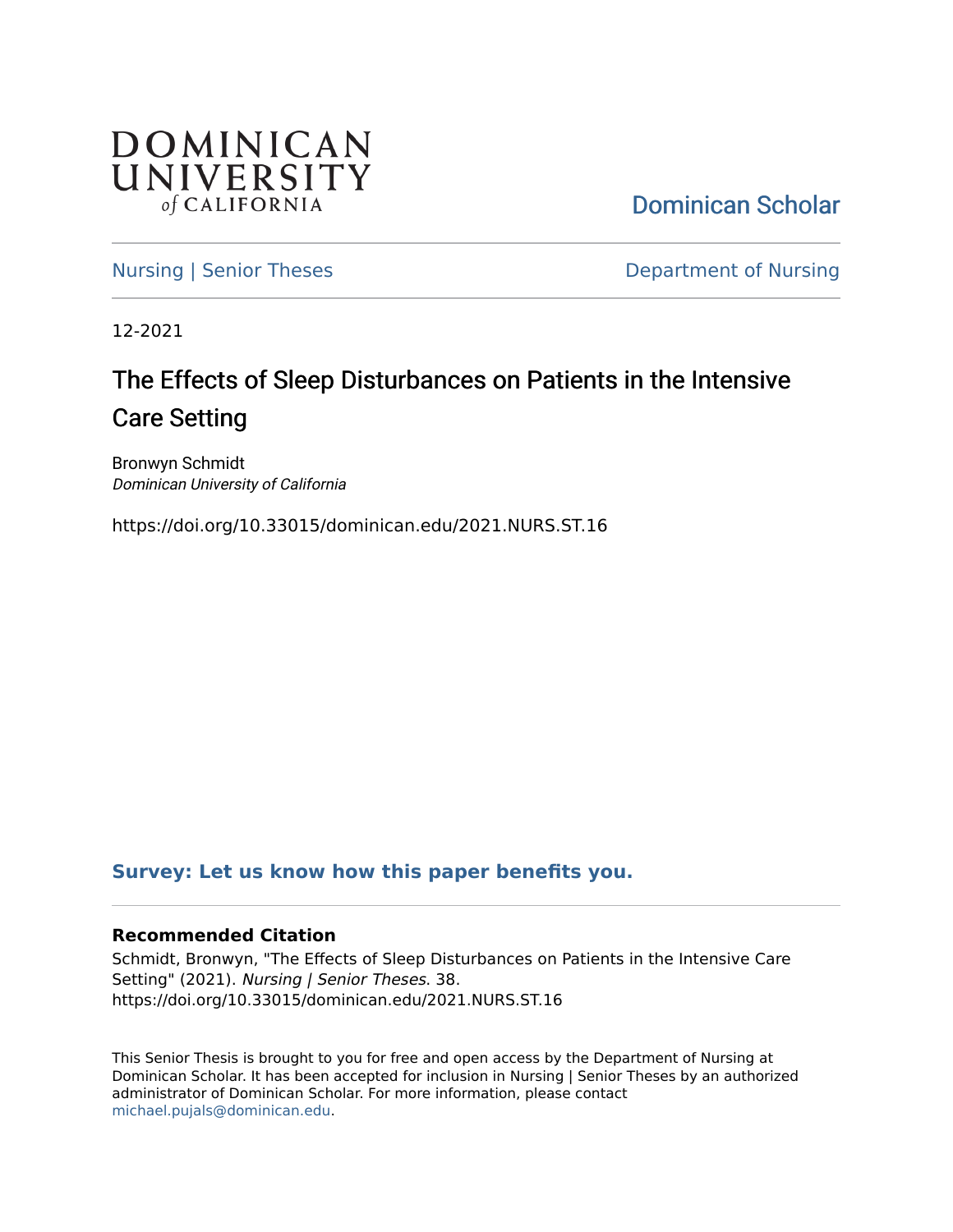**The Effects of Sleep Disturbances on Patients in the Intensive Care Setting**

Bronwyn E. Schmidt

Department of Nursing, Dominican University of California

NURS 4500 Nursing Research

Dr. Patricia Harris

May 07, 2021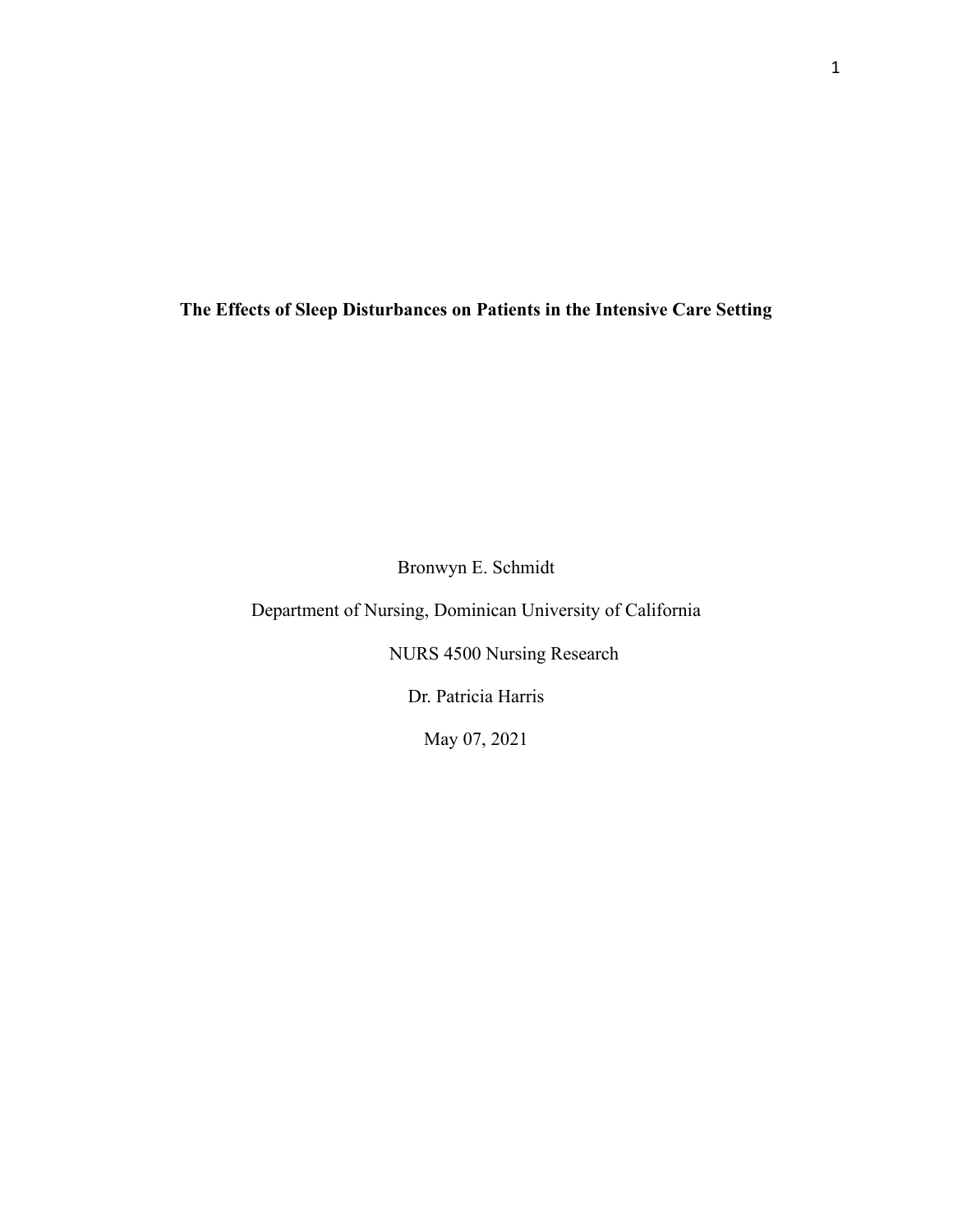## Table of Contents

| <i><b>Abstract</b></i>                                 | $\boldsymbol{4}$ |
|--------------------------------------------------------|------------------|
| <b>Introduction</b>                                    | $\overline{4}$   |
| <b>Problem Statement</b>                               | 5                |
| Literature Review                                      | 6                |
| <b>Search Strategy</b>                                 | 6                |
| <b>Causes of Sleep Disturbances in the ICU Setting</b> | $\overline{7}$   |
| <b>Effects of Sleep Disturbances on ICU Patients</b>   | 11               |
| <b>Sleep Promotion Protocols and Interventions</b>     | 13               |
| <b>Discussion of Literature</b>                        | 16               |
| <b>Research Proposal</b>                               | 18               |
| <b>Theoretical Framework</b>                           | 18               |
| <b>Research Method</b>                                 | 19               |
| <b>Sample and Recruitment</b>                          | 21               |
| <b>Data Analysis</b>                                   | 21               |
| Part 1                                                 | 21               |
| Part 2                                                 | 21               |
| Part 3                                                 | 22               |
| <b>Ethical Considerations</b>                          | 22               |
| <b>Conclusion</b>                                      | 22               |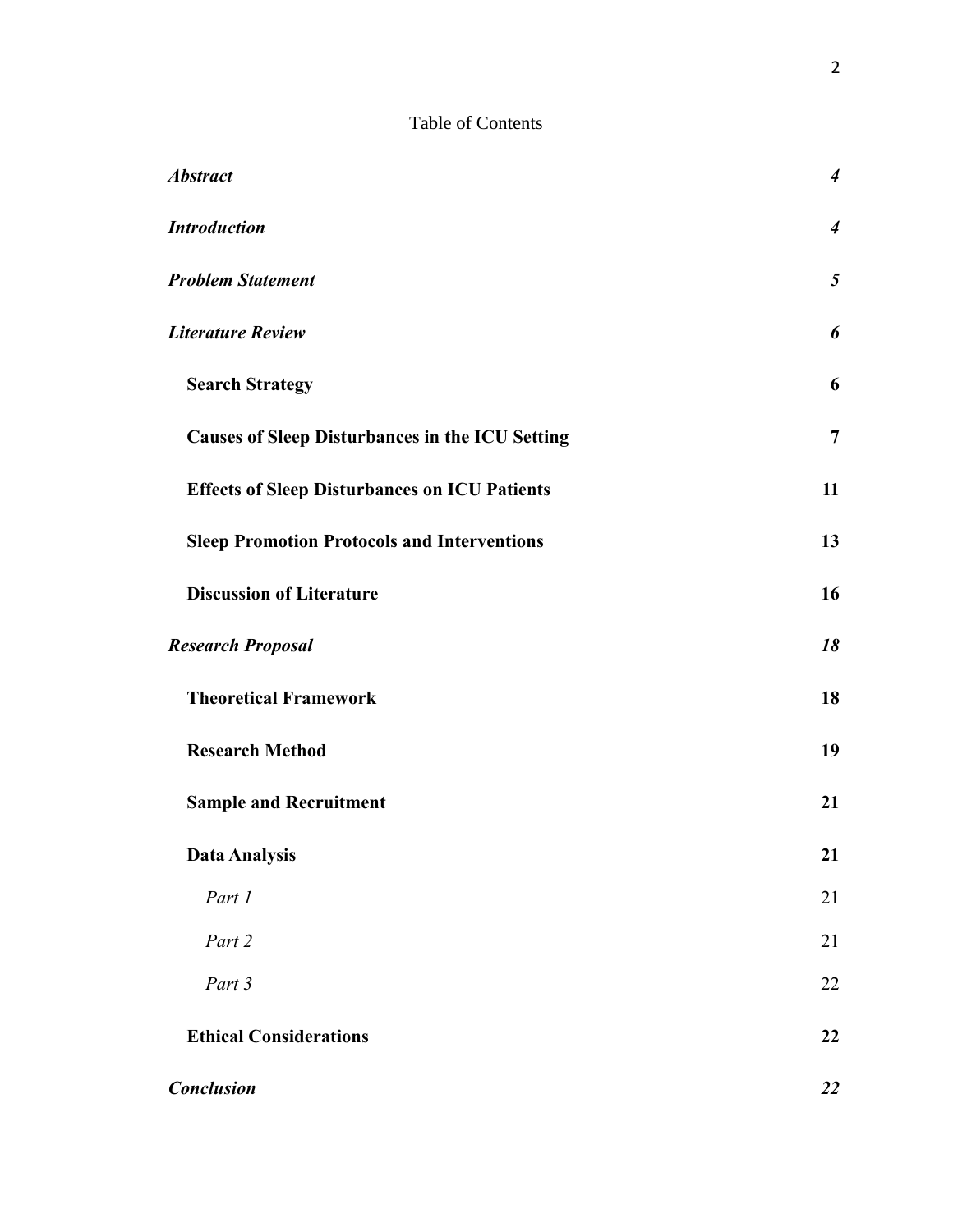| <b>References</b>      | 24 |
|------------------------|----|
| <i><b>Appendix</b></i> | 26 |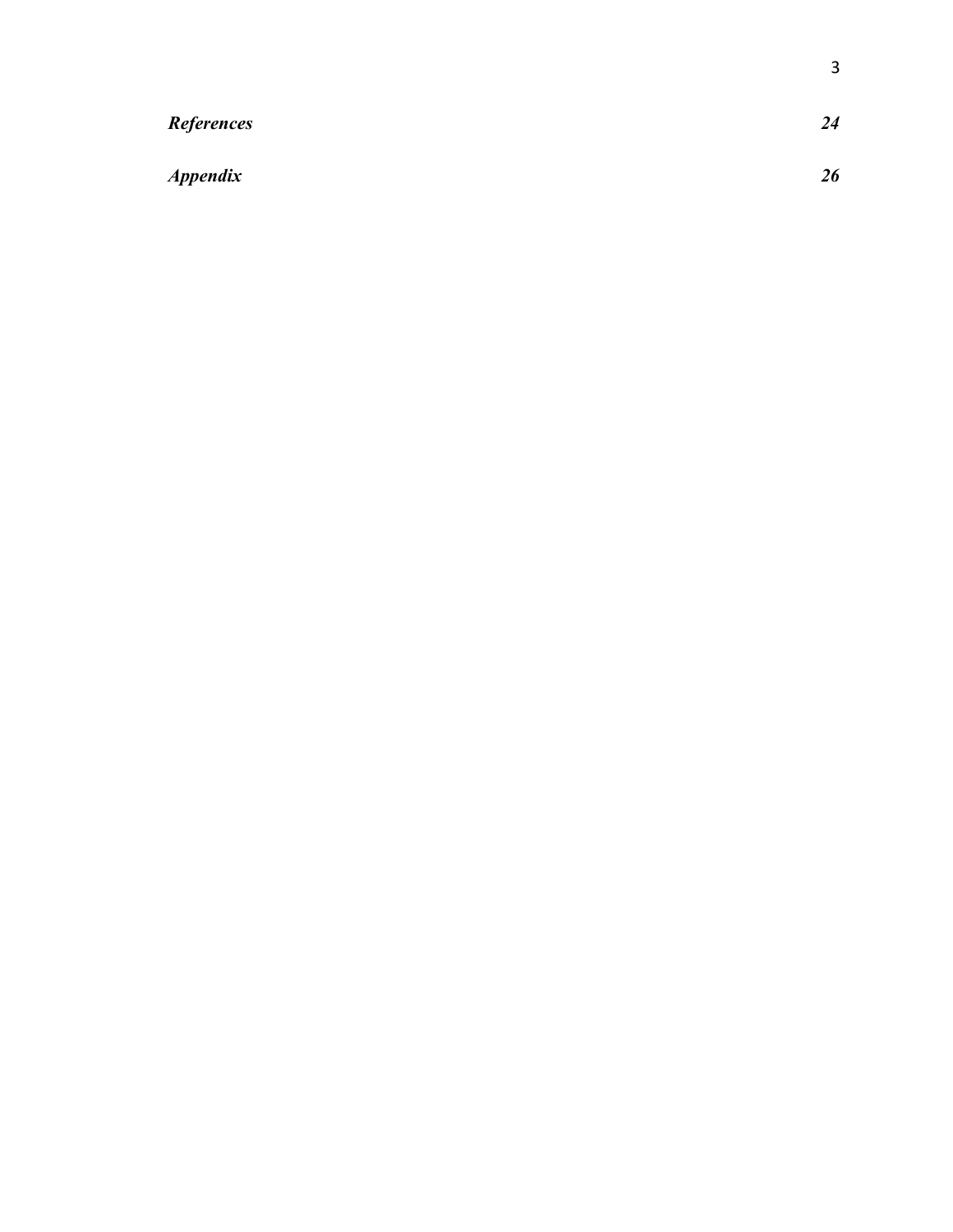#### **Abstract**

<span id="page-4-0"></span>The objective of this research proposal is to identify short-term and long-term health consequences due to sleep disturbances in patients admitted to intensive care units. When reviewing published literature regarding sleep loss in the intensive care unit (ICU), it was discovered that adult patients admitted to a variety of ICU settings both in the United States and abroad reported disruptions in sleep to be a common complaint and barrier to their recovery. This is due to noises made by bedside alarms such as IV pumps, lights in the unit, and interruptions made by medical staff members to provide time-sensitive care.

In the proposed research design, the goal is to recruit adults over the age of 18 to participate in a longitudinal quantitative study. Data will be collected by researchers using interviews and asking participants particular questions to determine sleep habits and changes in health status. Researchers will also assess participant's baseline health and sleep status prior to their admission to the ICU. With this information the team may be able to compare baseline data to long-term data post-discharge. Collected data will be analyzed using both quantitative and qualitative methods in three different stages.

### **Introduction**

<span id="page-4-1"></span>Sleep is an integral part of human health and is essential for cell regeneration and to promote physical and mental health. The circadian rhythm is a 24-hour cycle that acts as the body's internal clock to control the sleep-wake cycle. When environmental cues are altered, it can affect the circadian rhythm causing disruptions to sleep. One definition of sleep disturbance is "insufficient amount or quality of sleep with subsequent daytime impairment and significantly reduced general wellbeing" (Lewandowska et al., 2020, p.1). Health problems related to sleep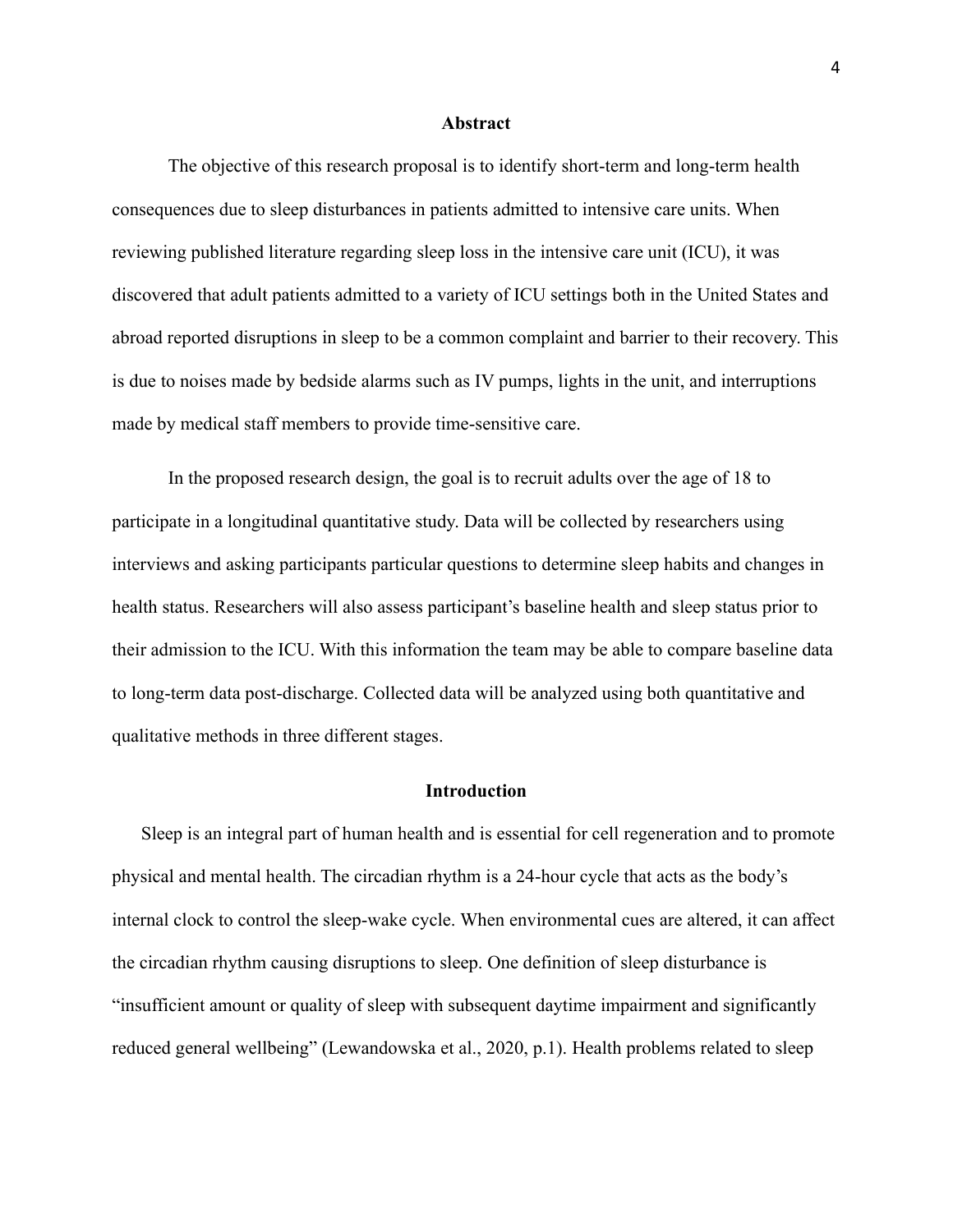disturbance can include immunologic dysfunction, cardiovascular disturbances, hormonal and metabolic disturbances.

Research has shown that patients who are admitted to the hospital, particularly the intensive care unit, experience interrupted sleep patterns. This is in-part due to on-going close monitoring and interventions along with technological devices inherent to intensive care settings. Fear and anxiety experienced by patients and disturbances from noise and light within the unit disrupt sleep and are problematic to a vulnerable patient population that requires adequate rest to recover. While this lack of adequate sleep certainly contributes to patient dissatisfaction, it may also contribute to a more permanent disruption to a patient's sleep habits post hospital stay.

#### **Problem Statement**

<span id="page-5-0"></span>In a clinical review titled *Sleep in the Intensive Care Unit*, Pisani et al "review the latest literature on sleep disturbances that persist or develop after critical illness" (2015, p.731). In the intensive care unit (ICU) 50% of a patient's total sleep time occurs during the day. This is a drastic change compared to an adult who maintains a normal sleep-wake cycle. Patients admitted to the ICU spend approximately the same number of hours asleep compared to healthy adults, but experience decreased or absent stage 3 and REM sleep (Pisani et al., 2015).

This data was gathered by observing EEG patterns to track sleep cycles of these patients and using patient surveys that question the ICU in-patient experience. Just like those who are shift workers or travelers experiencing jetlag, ICU patients experience disruption to their circadian rhythm, which is the mechanism that controls the sleep-wake cycle (Pisani et al., 2015). The data collected does not identify exactly why this disruption to the circadian rhythm occurs in the intensive care setting, but it suggests that a loss of daytime light exposure may be correlated.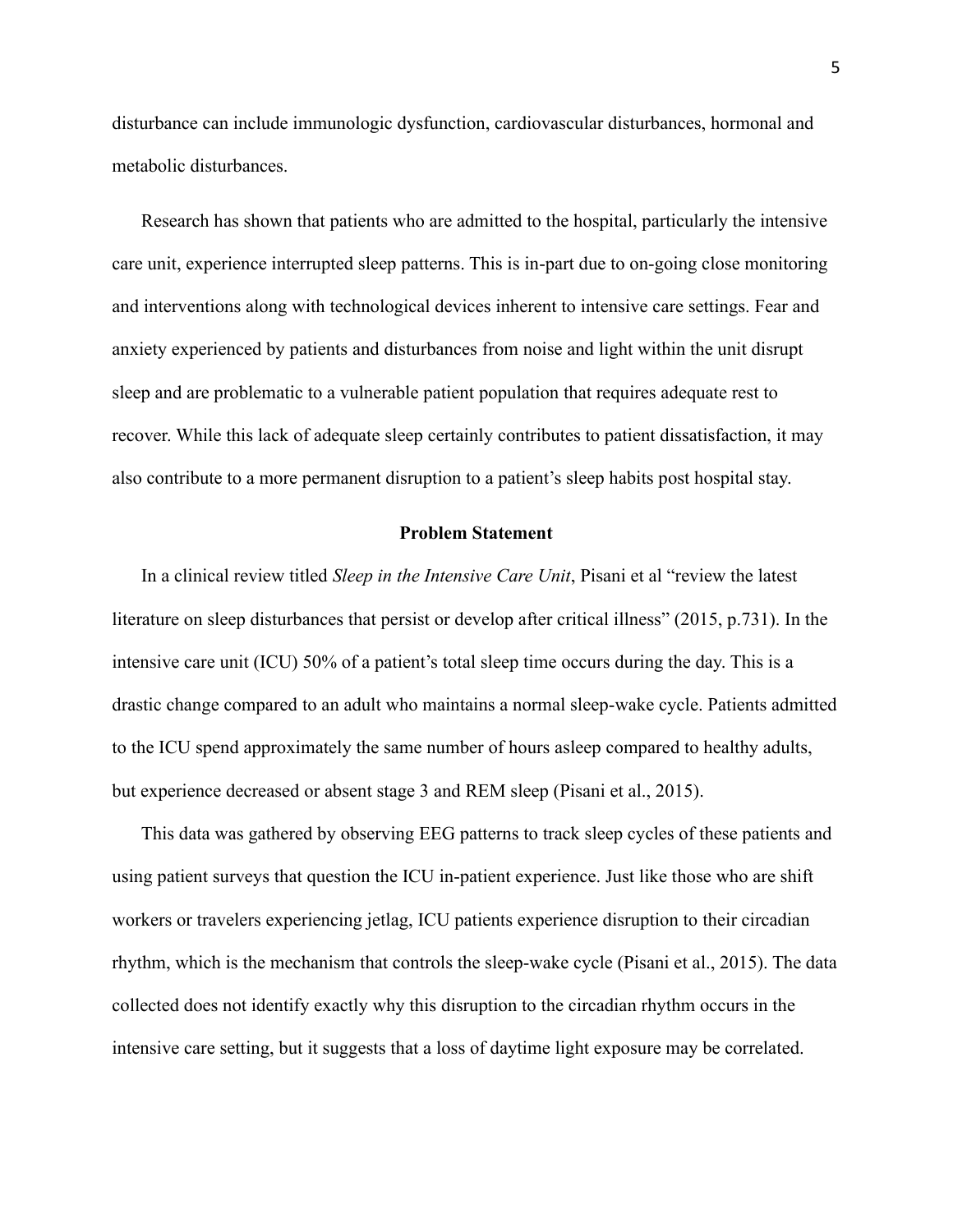Pisani's research team was able to show that sleep deprivation can result in adverse physiologic affects (2015). Sleep deprivation may result in "a modulation of immune function secondary to changes in the sleep pattern" that has the possibility of putting patients at a higher risk for infection (Pisani et al., 2015, p.735). At this time there is no evidence that supports a clear connection to sleep deprivation and increased susceptibility to infection. However, increased cortisol levels can result in insulin resistance disturbing patients' glucose metabolism and causing hyperglycemia (Pisani et al., 2015). Researchers have been able to correlate hyperglycemia and increased insulin resistance to higher rates of morbidity and mortality in certain patient populations.

This thesis contains a literature review and proposal for further research to answer the question: In patients admitted to the intensive care unit, are sleep disturbances a predictor for adverse patient health outcomes?

#### **Literature Review**

<span id="page-6-0"></span>The first question to answer is why patients are losing sleep during their admission to an intensive care unit. From there I am interested in gathering information on what adverse effects this may have on patients both short and long-term. Lastly, I would like to explore how some ICU units, particularly the staff involved in direct patient care, are managing this problem and promoting rest, relaxation, and easing patient anxiety during a hospital stay.

#### <span id="page-6-1"></span>**Search Strategy**

To explore this question, I used PubMed and Dominican University's Archbishop Alemany Library database to identify primary research articles. In the search bar I entered "sleep disturbances" and "intensive care unit." These search terms led to a variety of research articles ranging from qualitative studies examining first-person patient experiences and health team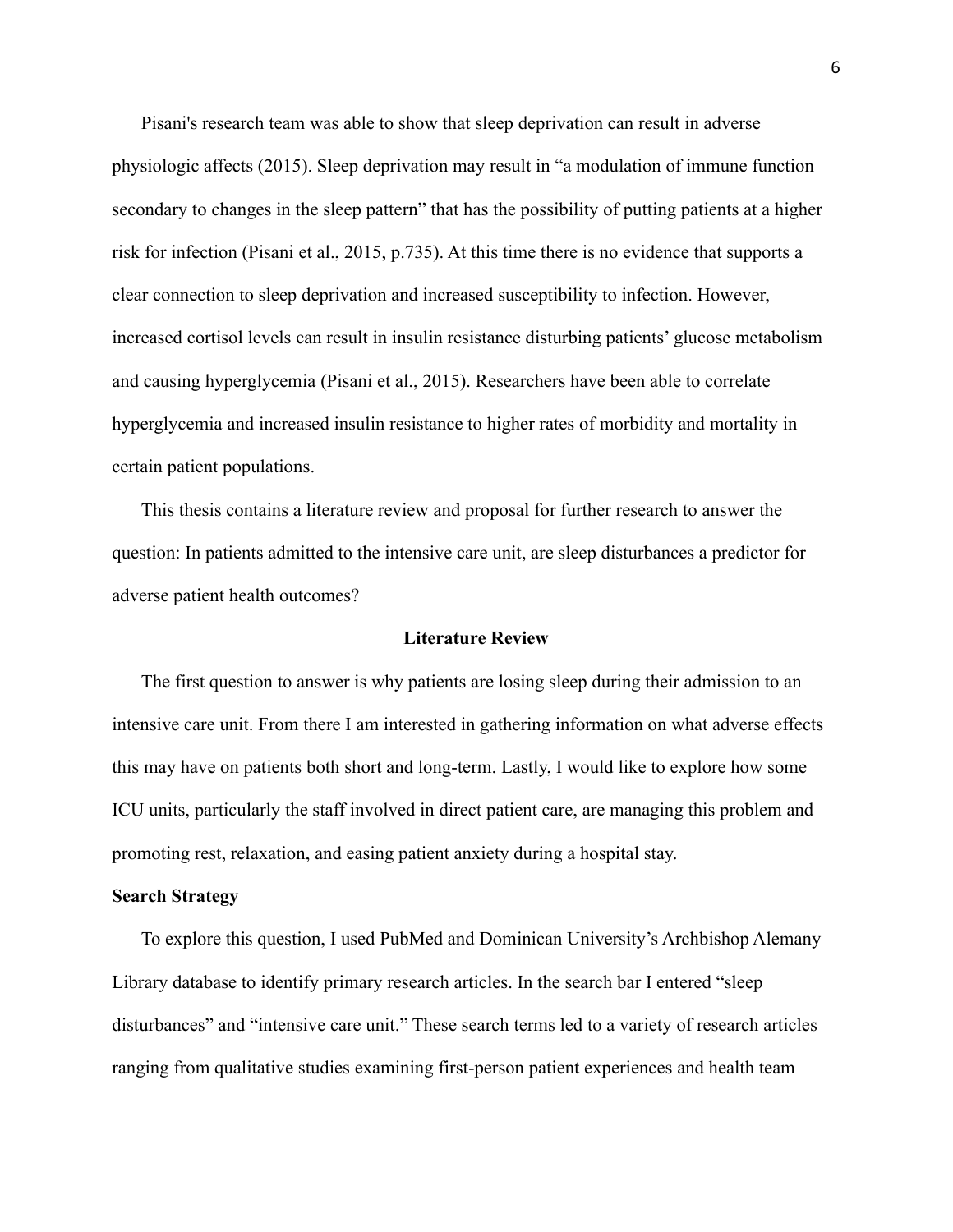member perspectives to quantitative studies that used specific parameters and a large number of participants. Of interest to me were quantitative studies that produced data correlating specific aspects of the ICU setting to decreased sleep for patients. Other articles of interest were those that allowed for the patient to describe their objective experiences. One article in particular used patient recommendations to create a sleep protocol that was then used to conduct a quantitative study.

#### <span id="page-7-0"></span>**Causes of Sleep Disturbances in the ICU Setting**

In the study titled *Factors Influencing Patients' Sleep in the Intensive Care Unit: Perceptions of Patients and Clinical Staff*, Ding and colleagues used interview responses from ICU staff, patients and patient surrogates to identify environmental and nonenvironmental factors that affect patients' sleep (2017). To do this the team used an exploratory qualitative method to conduct semi-structured interviews which the researchers then used to identify common themes. The participants consisted of 24 medical intensive care unit staff members, 8 patients and 6 patient surrogates.

Staff participant requirements included providing direct patient care while working a 12-hour overnight shift in a 38 bed Medical Intensive Care Unit (MICU). Patient criteria were defined as patients who were admitted to the MICU for at least one night, were over the age of 21, were able to speak English, and had no neurological deficits including agitation. Surrogates were used for patients who fit the participant criteria excluding the ability to speak English. These surrogates had to have been at the patient's bedside during the MICU admission and act as an interpreter for the patient. To maintain patient privacy, patients' protected health information was not collected, and staff members were only identified by job title and number of years of clinical experience. All interviews were conducted by research assistants.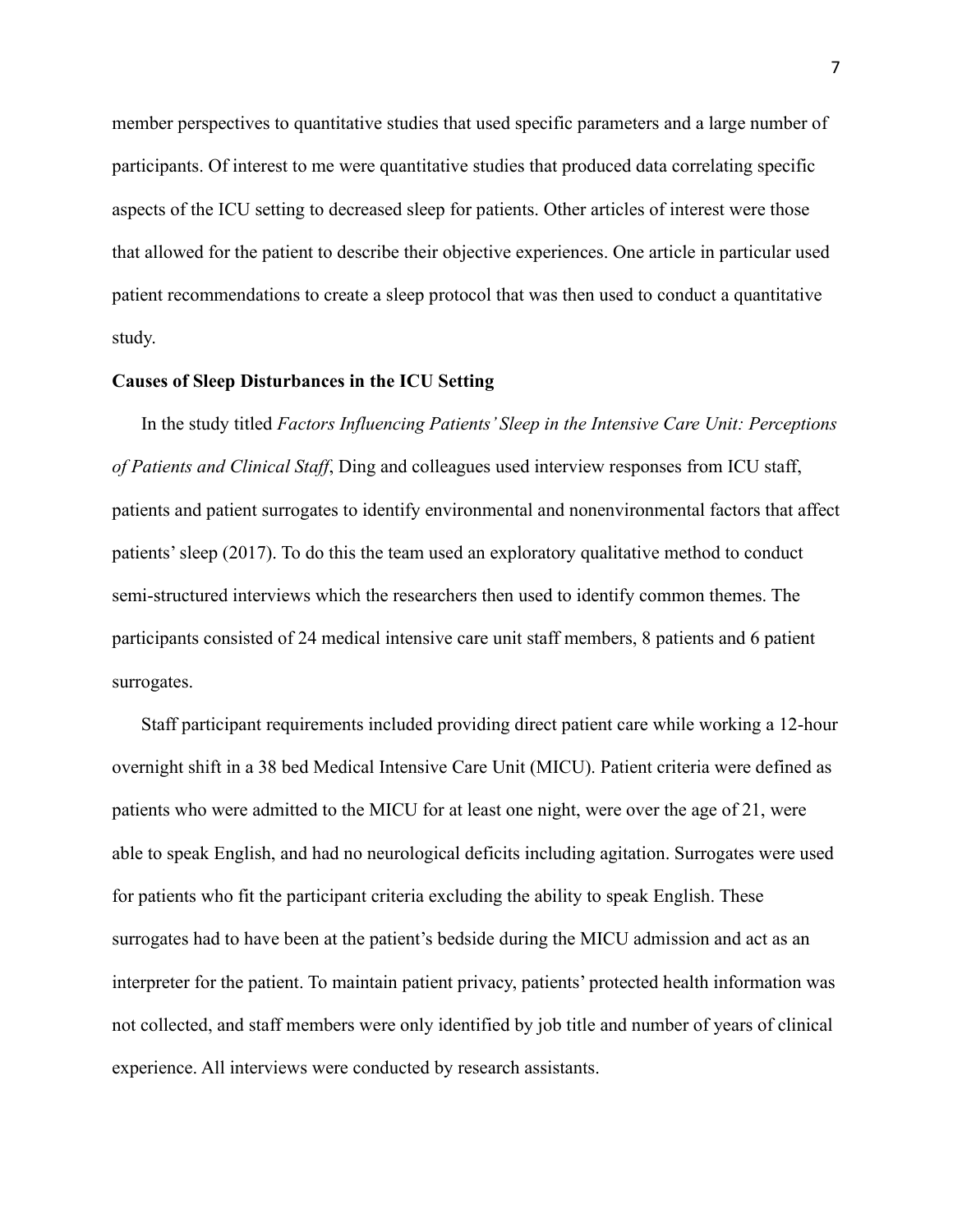After collecting the interview data and participant demographics, it was determined that the mean MICU stay for patients was 4.1 days and the average years of experience for staff was 4.8 years. The four main themes determined by the interviews were as follows: "(1) effect of environmental factors; (2) effect of non-environmental factors; (3) perceptions of sleep quality; and (4) strategies to improve sleep" (Ding et al., 2017, p.4).

Theme one determined that the medical intensive care unit is an inherently noisy environment. Of the total number of participants, 21% of surrogates/patients and 100% of the staff members concluded that noise had a negative impact on patient sleep, and that noise from in-room disruptions kept patients awake (Ding et al., 2017). The source of the noise was determined to come from staff talking near the bedside, noise coming from other patient rooms, and alarms produced by IV pumps and other equipment. While disruptive, 88% of the patient/surrogate group stated that these nocturnal interruptions did not equate to negative experiences regarding their MICU stay. Of the 88%, 50% of these individuals described the noisy interruptions as "necessary" and "expected," and an indication to patients that the staff were monitoring them closely and providing life-sustaining interventions (Ding et al., 2017, p.4).

The second theme, "non-environmental stressors that affect overnight sleep," identified that 54% of the patient/surrogate group believed that non-environmental factors such as worrying about their health condition impacted their ability to sleep more than environmental factors (Ding et al., 2017, p.4). Another aspect of the study worth noting is that patients with preexisting sleep conditions were not excluded from this study; 21% of the patient group stated that they had a prior condition affecting their sleep before admittance and continued to experience sleep disturbances during their MICU stay. The last non-environmental disturbance involved the treatments and interventions provided to the patients. This data was submitted by 50% of the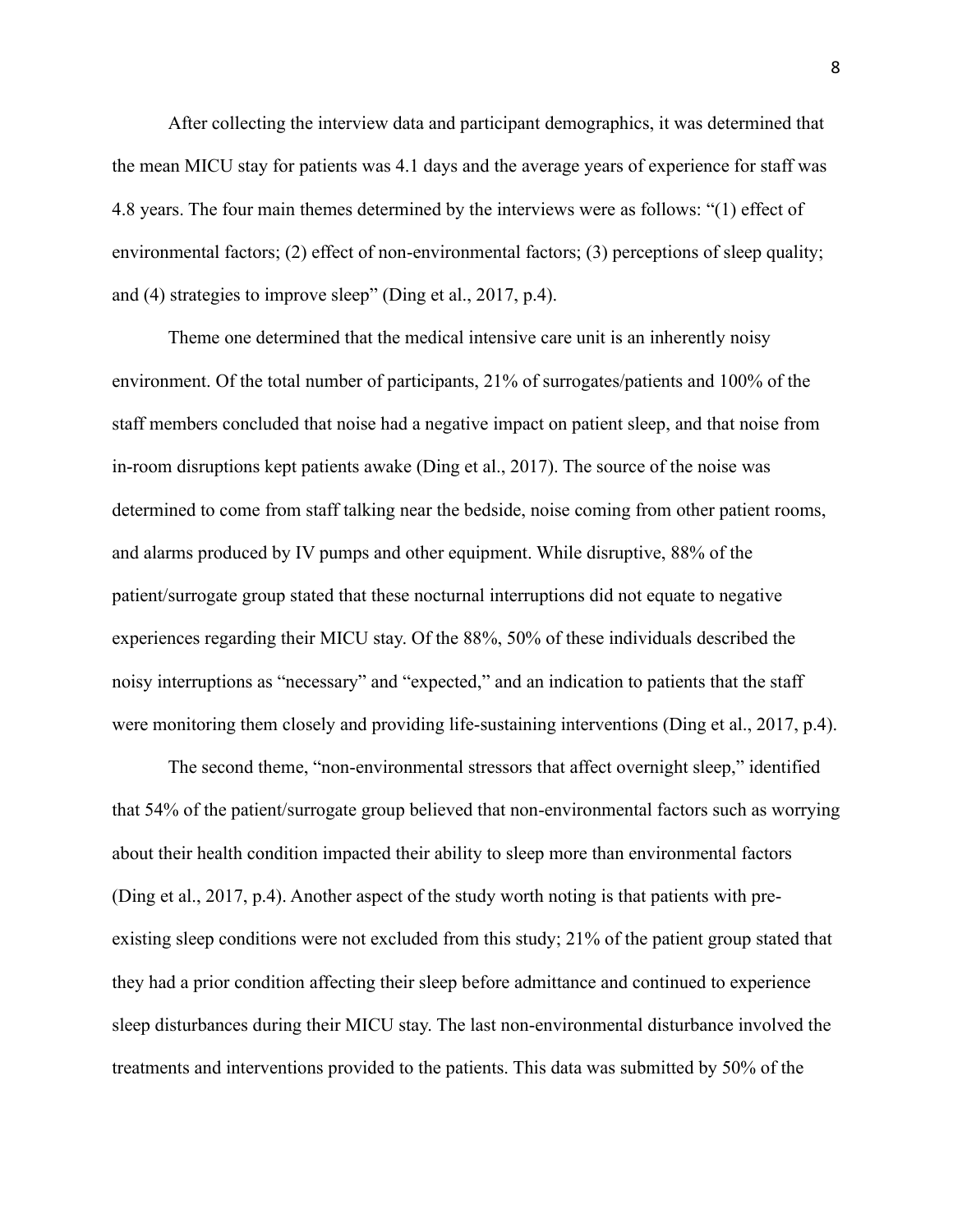staff, who made remarks such as, "if I were a patient and I had an ET [endotracheal] tube and a Foley and lines and everything, I don't think I'd be able to sleep very comfortably " (Ding et al., 2017, p.5).

The third theme to be identified was "perceptions of sleep and how it was achieved in the MICU was variable" (Ding et al., 2017, p.5). Within the staff participants, 63% stated that high quality sleep was an important aspect of patient recovery, yet only 8% of these staff members implemented strategies to actively improve sleep. Even with multiple distractions such as light and noise, 57% of the patient group reported getting an adequate amount of sleep, and 36% of the patient group believed that their sleep was not adequate. This was after 54% of the staff approximated that the typical patient only slept 2-4 hours per night.

The last theme to be identified as a barrier were the ways in which staff promoted sleep were highly varied among the reporting staff members and were not tailored to individual patient needs. Some of the interventions used included closing patient room doors, reducing noise in the room, promoting patient comfort in non-specific ways, clustering care, and maintaining patient wakefulness during the day to promote rest through the night. The two most highly reported interventions included clustering patient care and rescheduling non-critical interventions to different times that allowed a patient to sleep for a longer block of time. When asked what could help to promote and maintain sleep, the patient/surrogate group widely recommended supporting patients in understanding and managing emotions such as stress and worry during their stay, and to prescribe pharmaceutical sleep aids (Ding et al., 2017).

In the second primary research article in this category, *Sound and Light Levels Are Similarly Disruptive in ICU and Non-ICU Wards,* Garcia and colleagues used an observation study to measure and analyze average hourly sound and light levels in ICU and non-ICU patient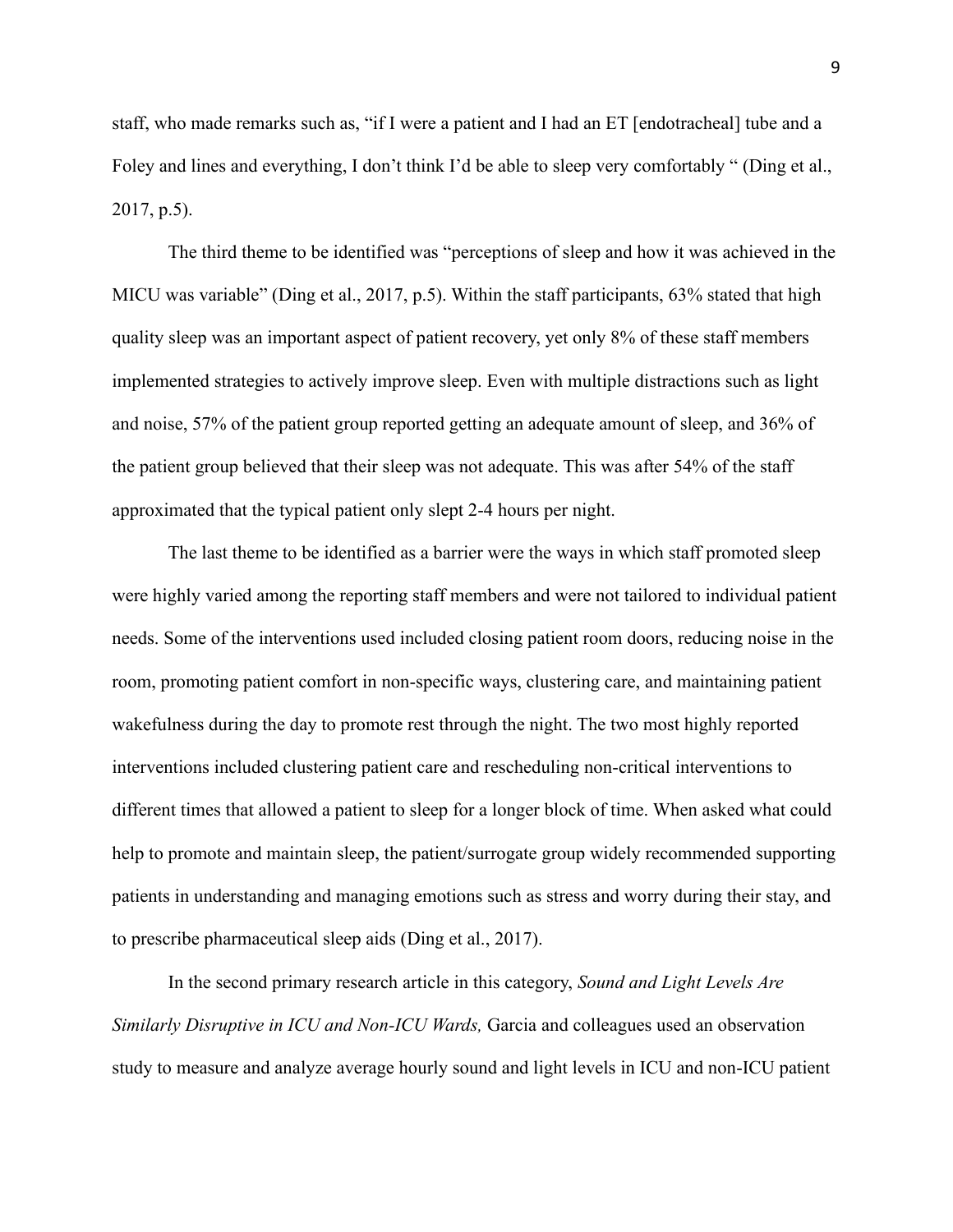rooms (2007). Battery operated sound and light-level sensors were placed throughout 24 patient rooms in a hospital located in La Jolla, California. Sound and light levels were recorded for 24- 72 hours. The rooms consisted of 8 intensive care unit rooms, 8 telemetry rooms, and 8 general medical-surgical rooms. The sensors were placed strategically within two meters of the patients' head of bed and all patient rooms had a window. No consent was required from the patients.

This study was conducted based on the World Health Organization's recommendation that in order to promote restful sleep "nighttime baseline noise levels do not exceed 30 decibels (dB) and that nighttime noise peaks (i.e., loud noises) do not exceed 40 dB" (Garcia et al., 2007, p. 798). The world health organization also states that most intensive care unit patient rooms have noise levels that are consistently higher than this recommendation.

Ambient sound levels were recorded in dB every 2 seconds. This data was then averaged to provide hourly sound levels and analyzed to determine the number of sound peaks during a 24-hour time interval (Garcia et al., 2017). Sound peaks were "defined as the number of times sound levels exceeded 65 dB, 70 dB, or 80 dB" (Garcia et.al, 2007, p. 800). Light measurements were taken at 2-minutes intervals to determine average and maximum light levels. Light levels were of importance because light is an essential factor in the maintenance of the circadian rhythm, which plays a role in the sleep-wake cycle (Garcia et al., 2007). The team hypothesized that both sound and light levels would be higher in the ICU patient rooms compared to non-ICU units.

The data from the sound sensors revealed that in both ICU and non-ICU hospital rooms, the average level of sound was always above 30-35 decibels (Garcia et al., 2007). What differed in the intensive care unit, were the sound peaks that were greater than 80 dB, 70 dB and 65 dB over a 24-hour period and during nighttime hours. Light levels revealed patterns that were not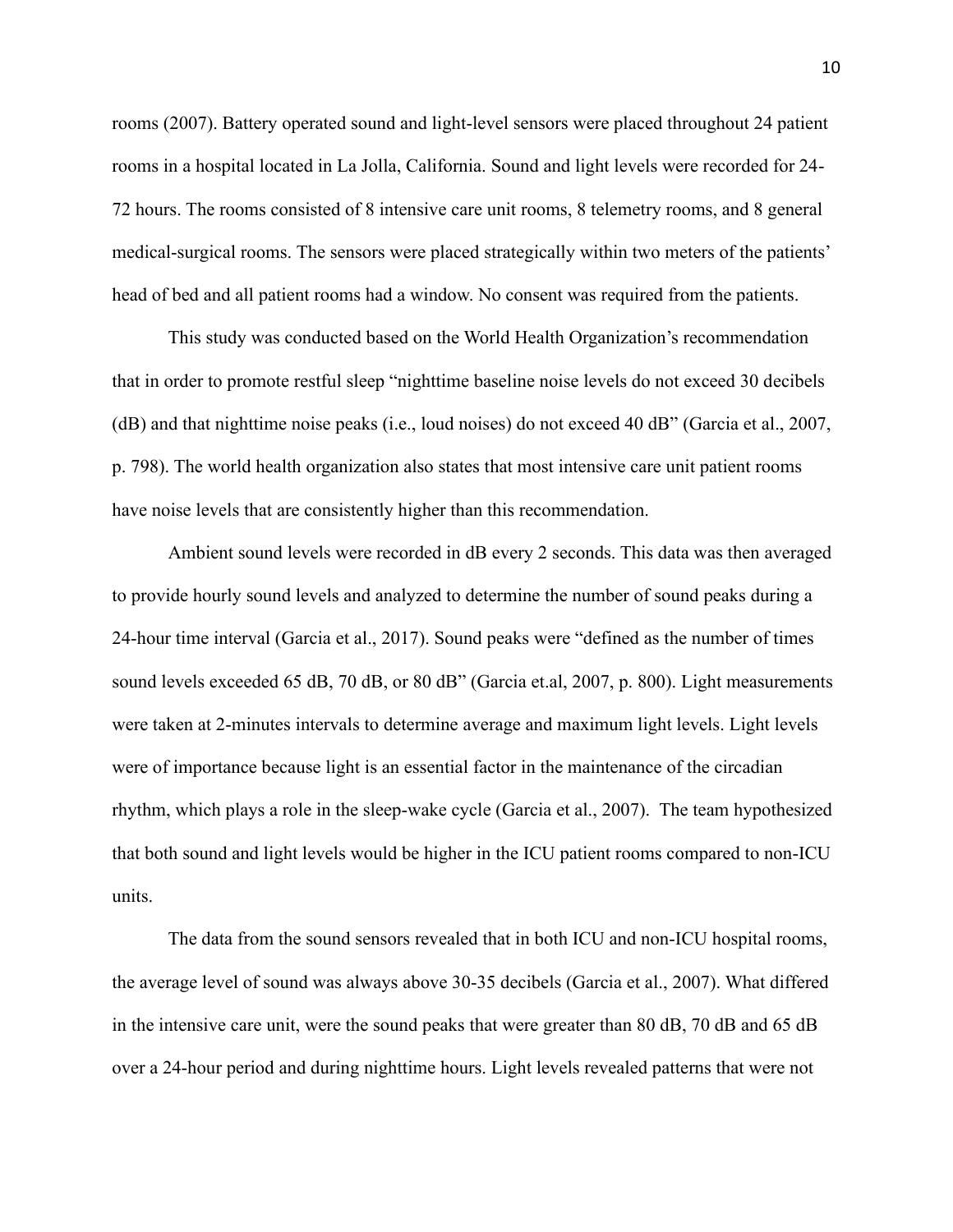conducive to supporting a normal circadian rhythm, with light levels remaining low in the morning and reaching a maximum average at around 5 PM (Garcia et al., 2007, p. 798). However, these levels remained consistent in values between both the ICU and non-ICU rooms, with no significant differences between the two.

#### <span id="page-11-0"></span>**Effects of Sleep Disturbances on ICU Patients**

A phenomenological qualitative study, titled *Sleep Deprivation from the Perspective of a Patient Hospitalized in the Intensive Care Unit—Qualitative Study, documented the effects of* sleep disturbance and how it impacts sleep long-term in patients who were admitted to a general or cardiac surgery ICU unit (Lewandowska et al., 2020). The researchers conducted this study throughout the entire year of 2019 and included patients who were admitted to the ICU for at least 7 consecutive days and provided conscious consent; 23 patients participated.

Data was collected from patients post-discharge via semi-structured interviews using open ended questions. Examples of the open-ended questions included, "Could you describe the ICU environment at night?" "Was your sleep sufficient for you during your stay in the ICU?" and "Has hospitalization affected your sleep nowadays?" (Lewandowskaet al., 2020 p. 4). After all interviews were conducted, thematic analysis was used to identify themes that emerged from the study. A selection of the themes that were identified in all participants are as follows: "anxiety," "noise" and "light" (Lewandowska et al., 2020 pp. 5-7).

As patients lost a sense of time, their circadian rhythm was disrupted causing a lack of sleep, ultimately resulting in increased anxiety. This pattern is a continuing cycle of lack of sleep causing anxiety, which in turn causes patients to lose sleep due to feeling anxious. One patient in particular described fearing sleep due to the worry that they may never wake up (Lewandowska et al., 2020). The anticipation of noise throughout the night made it difficult for some patients to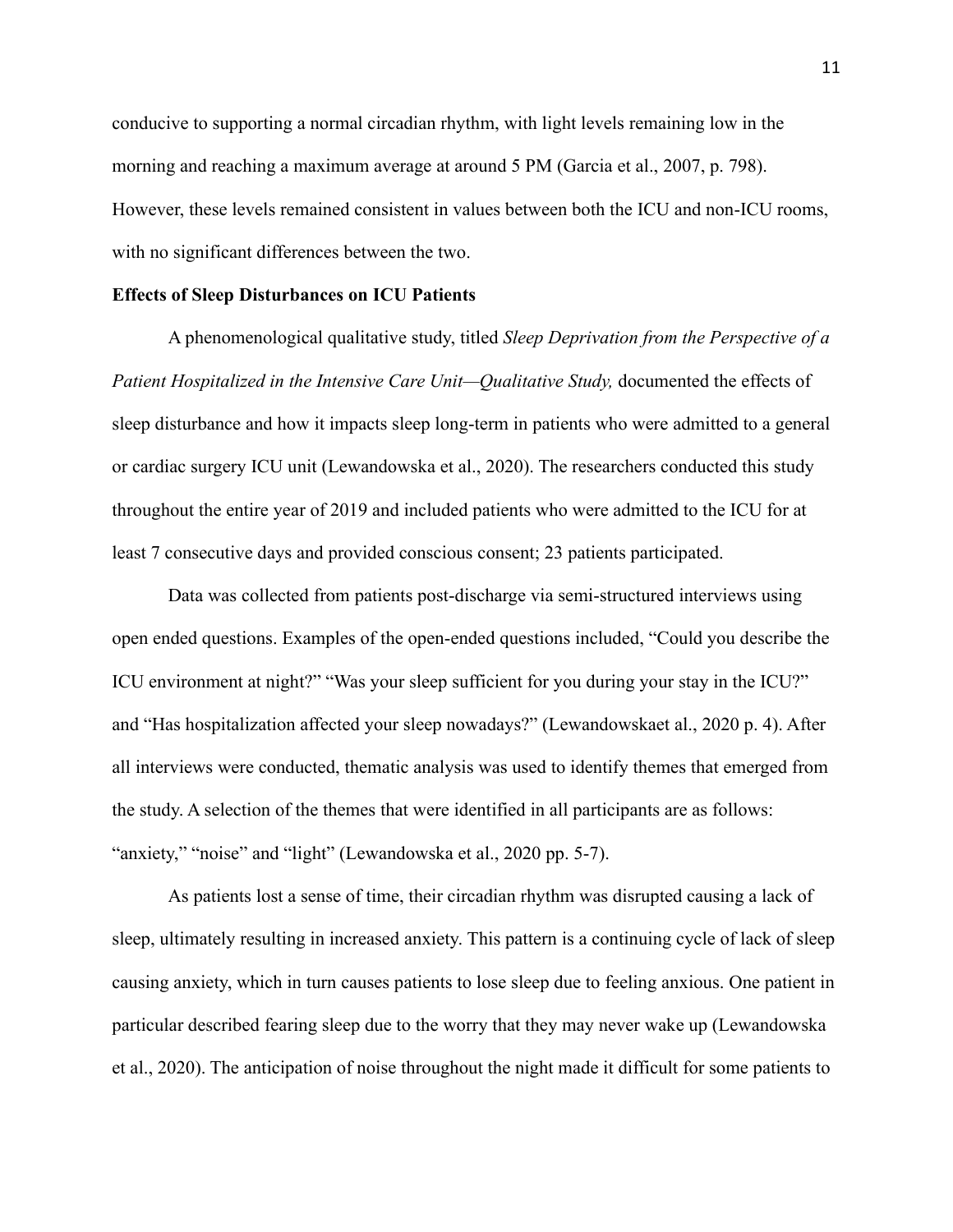sleep; they never knew how much sleep they may get or what loud noise may startle them out of sleep. Light in the ICU was described by one patient as "exhausting" (Lewandowska et al., 2020 p. 6). They reported feeling physically dizzy when aroused from sleep unexpectedly by bright lights being turned on in their room. An indicator that patients were not getting adequate sleep was the extreme exhaustion that many participants expressed feeling during their stay and postdischarge. These comments included complaints of never feeling rejuvenated or well-rested after sleep, feeling more exhausted after each day spent in the ICU, and prolonged exhaustion after being discharged home (Lewandowska et al., 2020).

This study concluded that while all participant's sleep patterns returned to a prehospitalization baseline, it was not immediate. For some this was a result of the anxiety and stress related to their hospitalizing, mental health disorders that developed during their stay and a loss of a healthy sleep hygiene resulting from hospitalization in the ICU (Lewandowska et al., 2020).

Another study researching this topic used the method of observation to determine if delirium experienced during admission to the medical intensive care unit (MICU) resulted in sleep disturbance and disability (Altman et al., 2018). The participants enrolled in this study were those with an expected MICU admission and were interviewed for baseline preexisting medical conditions and functional status. If they had a preexisting condition affecting sleep or if they were placed on mechanical ventilation they were excluded from the study. Other parameters that excluded patients from this study were a MICU stay of less than 24 hours, or if their discharge interview was conducted more than 365 days after discharge.

To begin, the team used a screening tool called the Confusion Assessment Method for each patient on a daily basis to determine episodes of delirium and acute confusion while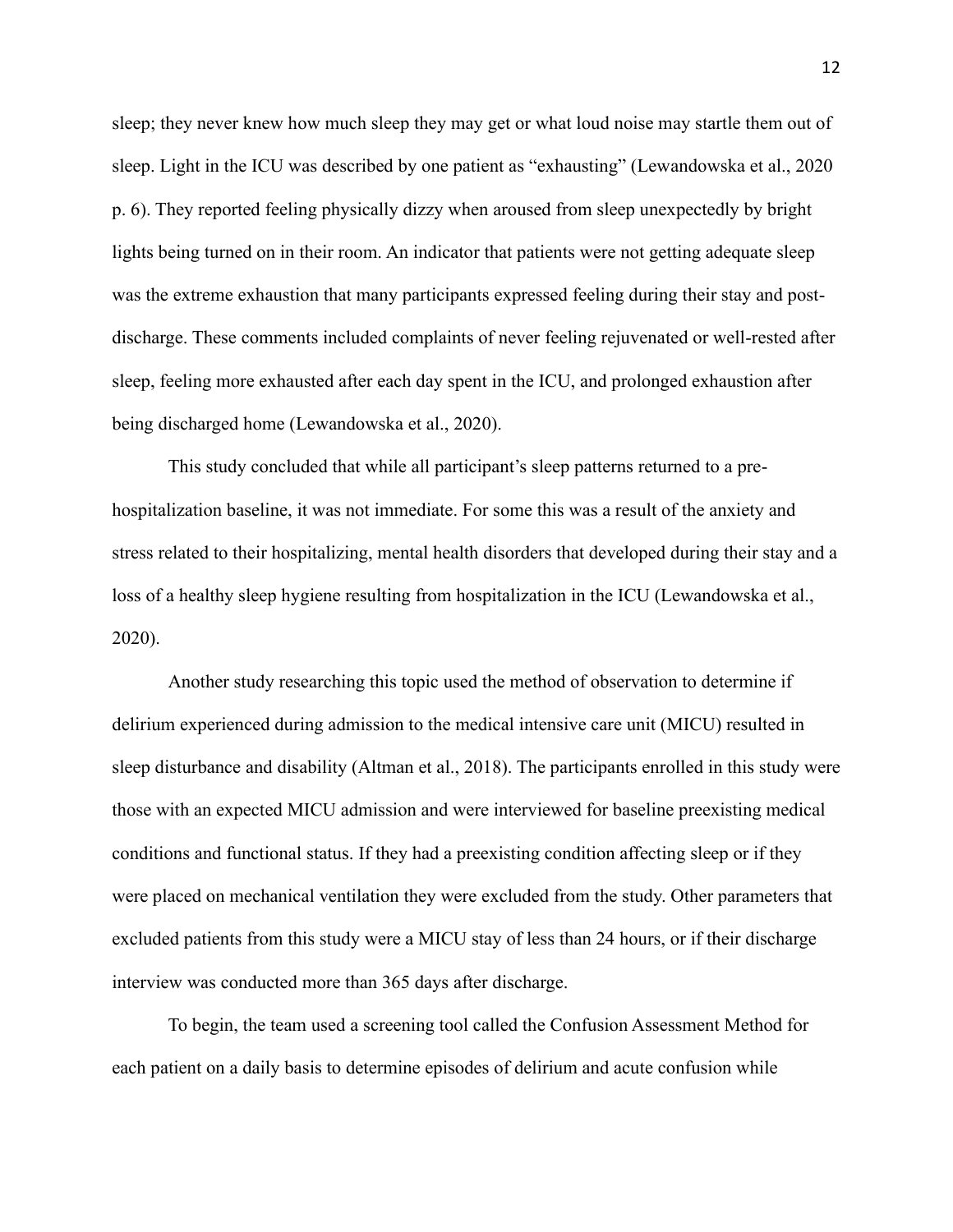admitted to the MICU. If the assessment showed either such episode, the participant was determined to be delirium positive. After discharge home from the hospital, each participant was followed-up via telephone interviews.

For follow-up, the team used the Pittsburg Sleep Quality Index (PSQI) to assess sleep post discharge, using 17 questions to assess basic activities of daily living (BADLs) and instrumental activities of daily living (IADLs); 122 ADL surveys and 112 PSQI surveys were completed. If the participant scored a PSQI of >5, they had experienced sleep disturbances postdischarge, and if they experienced a change in baseline compared to their pre-hospitalization interview, they had experienced a decline in BADLs and/or IADLs. Examples of BADLs and IADLs included shopping, preparing meals, taking medications, driving, grooming, toileting, and household chores (Altman et al., 2018).

Results showed that 63% (*n*=71) of participants had a PSQI score of >5, which was indicative of long-term poor sleep quality after MICU admission (Altman et al., 2018). Of these individuals, those who experienced "increasing delirium were significantly associated with higher PSQI scores" (Altman et al., 2018, p.4). Worsening disability, or a loss of ADLs, upon discharge from the MICU was 37% (*n*=45) (Altman et al., 2018). Of these patients, 51% (*n*=23) experienced delirium during their MICU stay.

#### <span id="page-13-0"></span>**Sleep Promotion Protocols and Interventions**

In a primary study titled *Sleep Promotion in the Intensive Care Unite – A survey of Nurses' Interventions*, Eliassen and Hopstock conducted a study at the University Hospital of Northern Norway to examine how nurses working in an ICU unit assisted patients to promote better sleep while in their care. The total number of participating nurses was 49, which consisted of registered nurses who held permanent positions in the intensive care unit.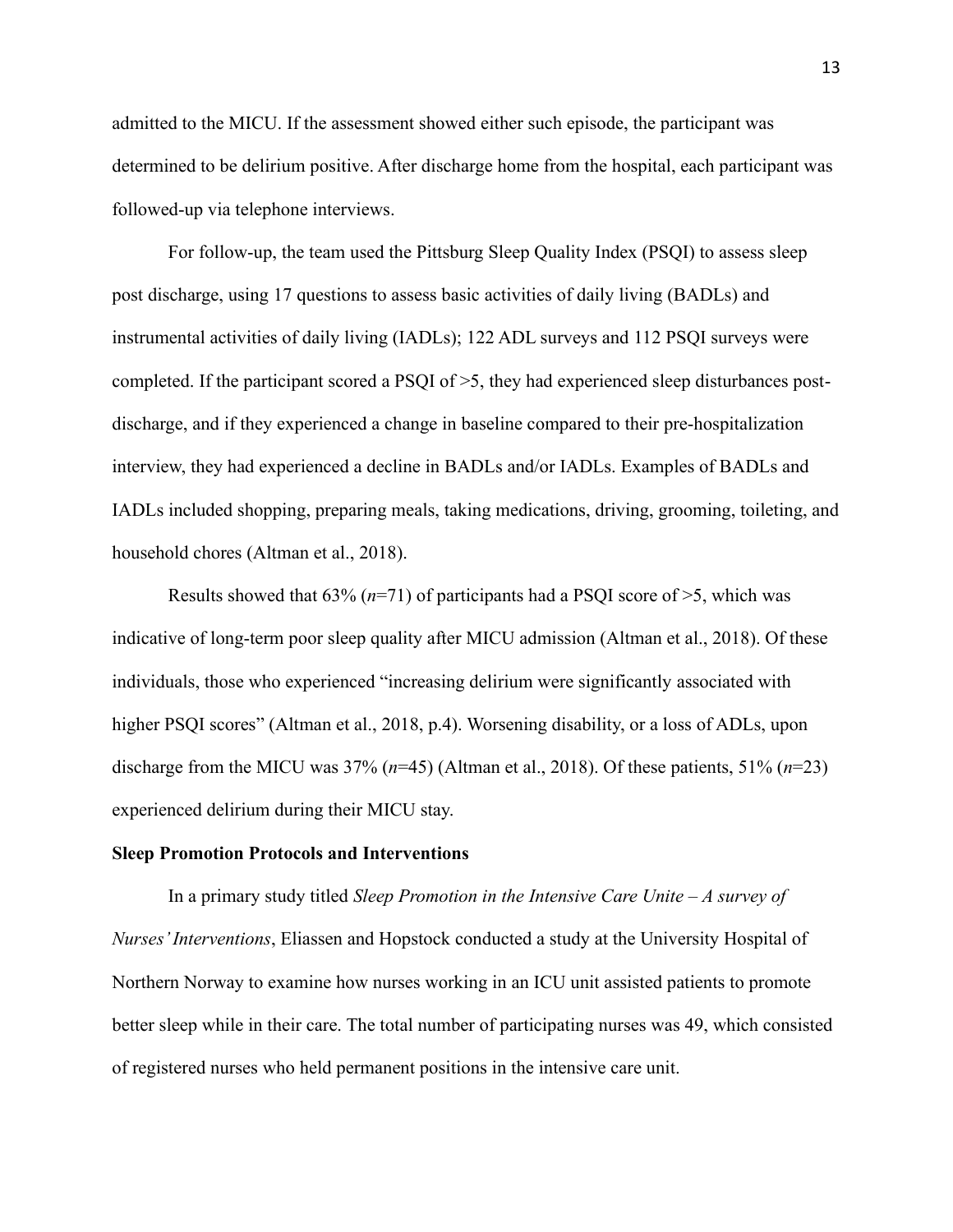To collect data, the hospital agreed to send a web-based anonymous questionnaire to the participating nurses; participation was voluntary and the head nurse of the ICU unit provided the staff with an orientation to the study (Eliassen and Hopstock, 2011). Focusing on interventions provided by the nurses to promote nighttime and daytime sleep, the survey included close-ended questions that provided a selection of answers, with the option to answer with "other" and fill in a comment. A sample of the included questions were, "whether the nurse informed the patient when it was time to sleep (yes often/no seldom)," "Your patient has slept little last night, how long will you let him sleep on this dayshift? (one hour, two hours or until he wakes up by himself)," "Your patient has slept little last night, how long will you let him sleep on this dayshift? (one hour, two hours or until he wakes up by himself) and "Which patient care interventions will make you wake up a patient who is sleeping during the daytime and slept little last night?" (central venous catheter care, physiotherapy, X-ray, doctor's rounds, administration of antibiotics, visit by relatives and blood gas control)" (Eliassen and Hopstock, 2011, p. 139).

Out of the 49 nurse participants who were sent the survey, 25 nurses completed the questions. Those who completed the questionnaire answered all questions. The data collected from the questionnaires were organized into three intervention categories: noise and light, patient comfort and patient care activities (Eliassen and Hopstock, 2011).

For the first category, the results showed that while noise and light reduction were promoted during the day and night-time hours, sleep was prioritized more often during the night (Eliassen and Hopstock, 2011). Ways in which this was achieved was by refraining from holding conversations near the patients' bedsides, lowering voices and asking other staff members to do the same, and increasing the time between providing medical interventions during the night. For daytime noise and light reduction, nurses reported using various interventions such as putting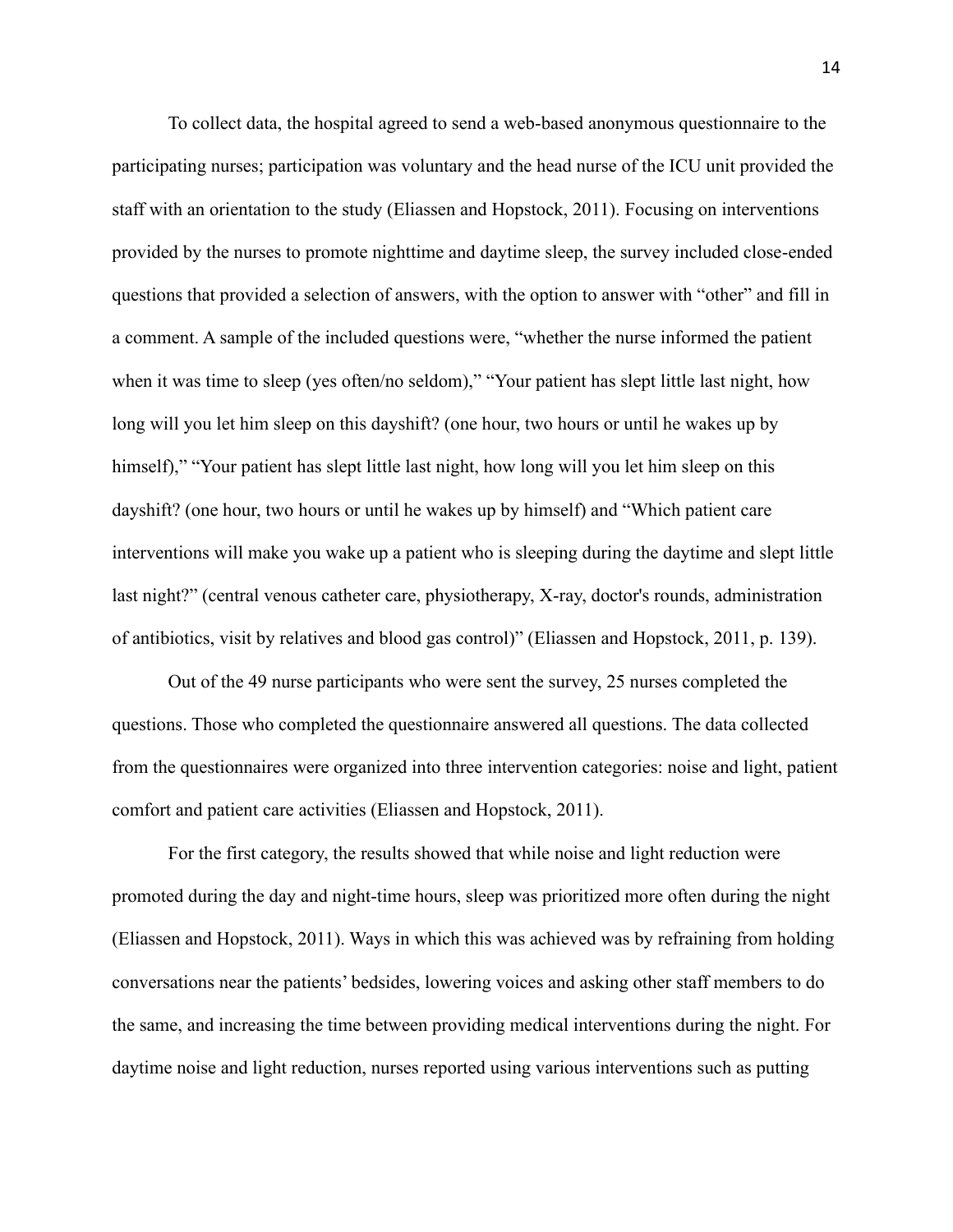signage on patient doors to indicate that the patient is sleeping, offering eye masks, and keeping curtains closed when safe to do so.

As with light and noise reduction, patient comfort measures were implemented more often in the evening time to promote sleep and relaxation (Eliassen and Hopstock, 2011). Examples of patient comfort measures provided at greater rates at night were massage and mouthcare. Nighttime measures ranged from nurses sitting at the bedside to sooth anxious patients, to turning on music or the television to transition the patient to a bedtime routine.

Of the participating nurses, 72% reported that they actively planned daytime sleep for a patient who did not sleep well at night. Of these 18 respondents, the most popular amount of time offered to patients for uninterrupted daytime sleep was 2 hours (Eliassen and Hopstock, 2011). If the patient was sleeping during the day, 56% of nurses stated that they would not wake up a patient for any of the care interventions that were provided in the questionnaire.

The second primary research in this category is titled, *Pilot Study: An Intensive Care Unit Sleep Protocol.* This study was conducted by Knauert and colleagues, with the purpose of testing the impact of a sleep promotion protocol in the intensive care unit (2019). The research took place in a 38-bed medical ICU (MICU) where all patients had a private room with three solid walls and one glass sliding door (Knauert et al., 2019). Other controls in the study included a hospital wide quiet period between 23:00 and 06:00 when lights were dimmed and overhead announcements were limited; all patients received earplugs, an eye mask, and headphones. After excluding patients who were expected to die within 24 hours of the study, were receiving comfort care, or were going to be transferred from the MICU during the time of the trial were excluded, the total number of participants was 56. The study was randomized with n=30 receiving standard care and n=26 receiving the sleep protocol.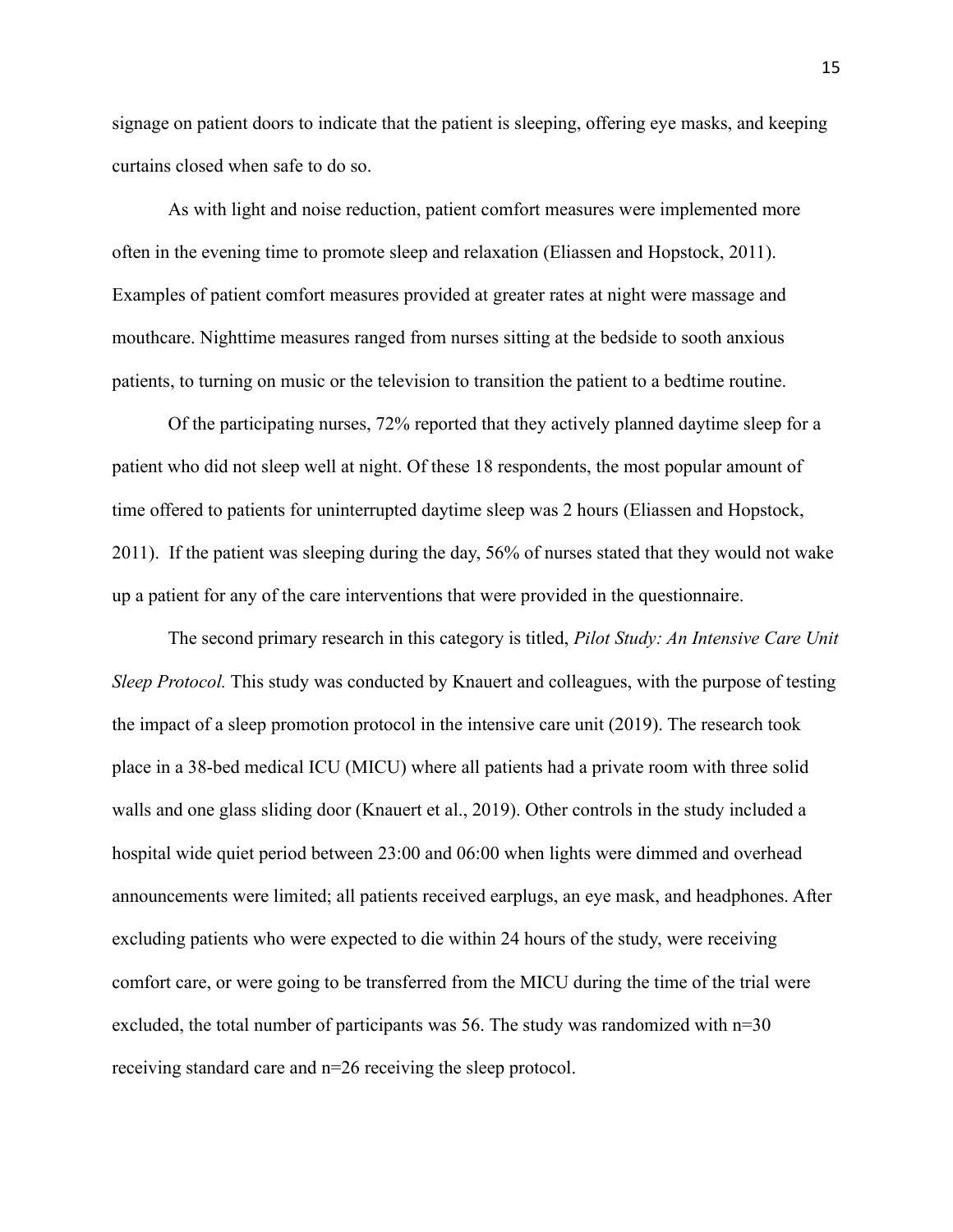To develop the protocol the team used interviews from a previous study to understand sleep barriers for patients admitted to the ICU (Knauert et al., 2019). The sleep protocol that was developed was as follows: non-urgent bedside care was limited between the hours of 00:00 and 3:59, with any urgent or time-sensitive care that needed to be completed within those hours to be clustered. To assess the outcome of the study the team used sound and light meters placed at the head of patient beds, and motion-activated cameras placed in patient room doorways to count the number of times staff entered the rooms. Days of research were broken down into three distinctive blocks of time, "20:00–23:59 (baseline), 00:00–03:59 (rest), 04:00–07:59 and 08:00– 11:59" (Knauert et al., 2019, p.2). Hourly mean and maximal light measurements in sound equivalent levels (Leq) were calculated, along with light peaks per hour (greater than 250 lux). The video recordings were used "to calculate the average length of room entrances and the number of minutes per hour that a room had activity" (Knauert et al., 2019, p.2).

During the baseline time block, 20:00–23:59, there was found to be no statistical difference in the amount of entries between the control and sleep protocol group (Knauert et al., 2019). However, during the rest period 00:00-03:59, the sleep protocol group had an average of 1.4 entrances per hour compared to 2.1 entrances per hour for the control group. This led to an average reduction of 9.1 minutes of in-room activity in the sleep protocol group. As with staff entrances into patient rooms, sound and light levels were significantly decreased in the sleep protocol group during the designated rest period.

#### <span id="page-16-0"></span>**Discussion of Literature**

According to the data collected for this literature review the prevalence of sleep disturbances in the intensive care unit is a problem throughout hospitals worldwide. These findings can be associated with a high degree of generalizability. In all reviewed studies similar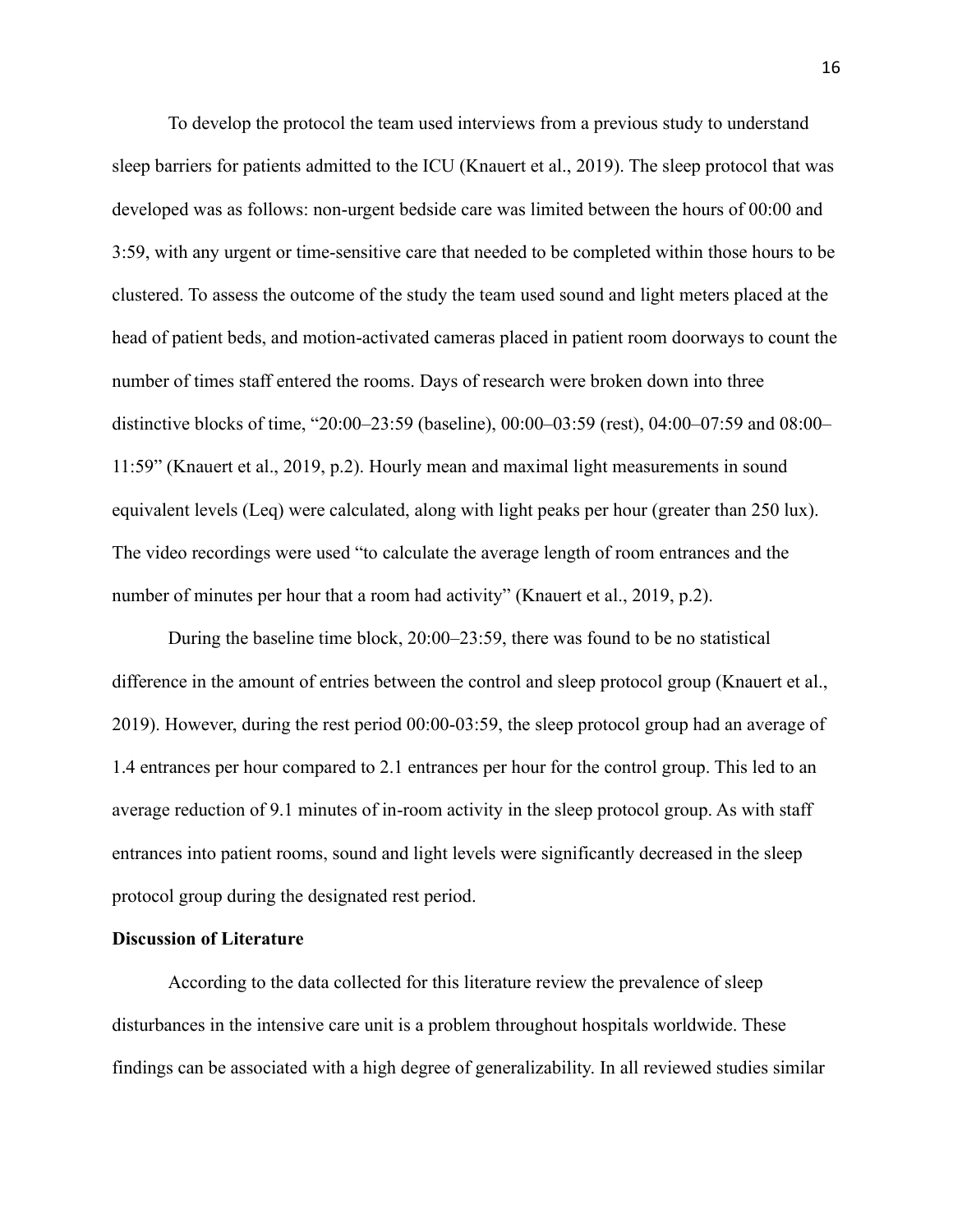themes were identified that affect patient sleep which include noise, light, medical interventions, and patient anxiety. In qualitative studies the majority of patient participants described sleep loss as a major factor that had a negative impact on their ICU stay. Medical staff who participated in studies came to the same conclusions. Multiple studies showed that by implementing sleep promotion protocols, light and sound levels in patient rooms were significantly reduced and interruption-free periods of rest during sleeping hours were increased. Overall, both patients and staff believed that improvements are needed to allow for adequate sleep for patients admitted to intensive care units.

There are identifiable limitations in these studies and gaps in the current research that could be investigated in greater detail. Three limitations that were commonly encountered when using ICU patients as research participants were a limited sample size, the inability to assess baseline sleep prior to ICU admission and difficulty in obtaining participation in long-term post discharge follow up conversations. Many individuals who have experienced hospitalization, particularly in the ICU, encounter stress and anxiety when recollecting their illness. They often do not want to continue to discuss their experience once discharged. Because of this there is not much research available that determines long-term health outcomes related specifically to sleep loss during and ICU admission and post-discharge.

Along with further investigation as to how sleep disturbances may affect recovery and long-term health, alternative sleep aides are also missing from the literature. Alternative sleep aids that have not been explored thoroughly in the ICU setting are using methods such as relaxing music, aromatherapy, massage, and providing personal hygiene care prior to sleep.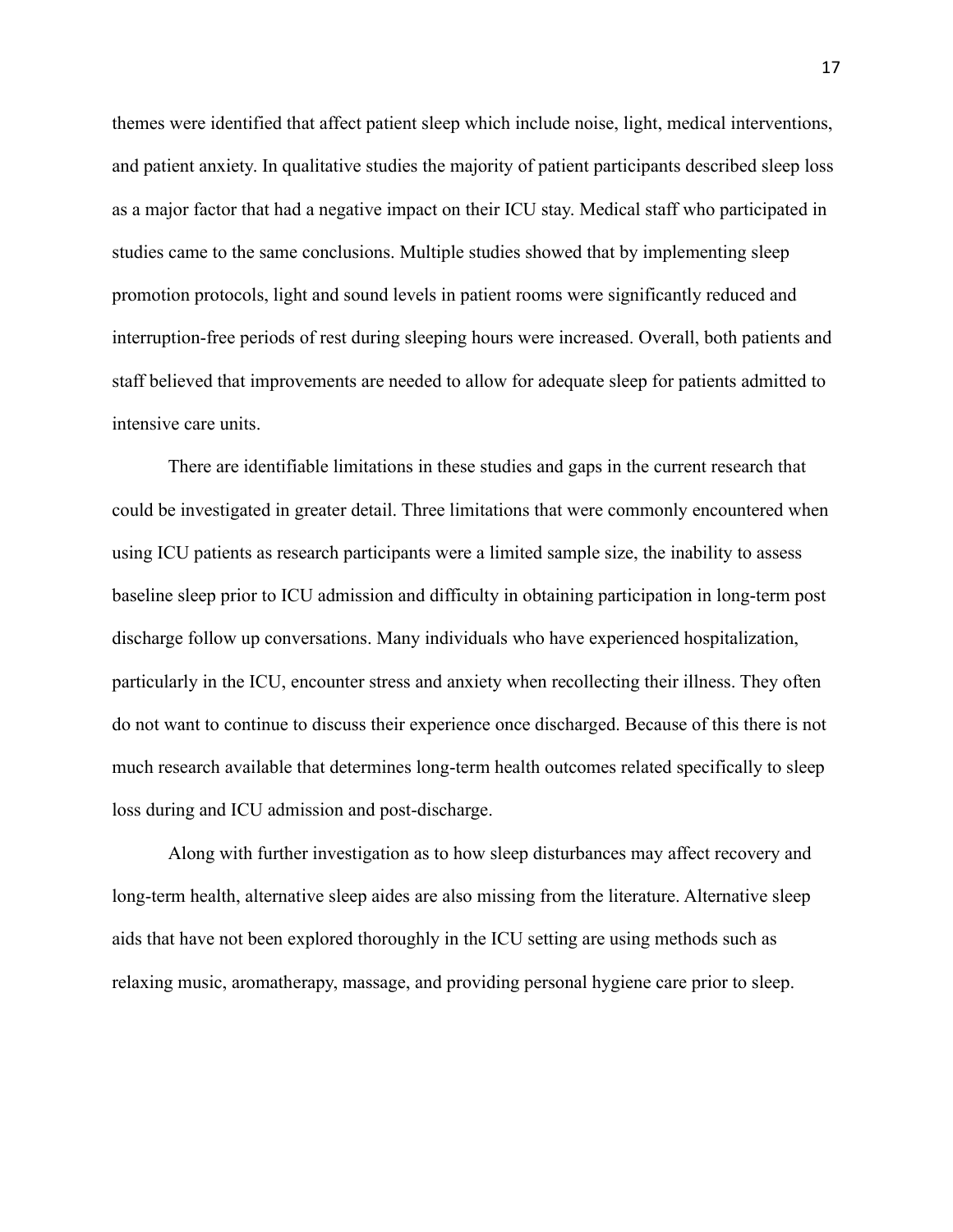#### **Research Proposal**

<span id="page-18-0"></span>The aim of the following proposed research is to identify patients who continue to experience sleep deprivation after discharge home from a hospital stay that included ICU admission. From this population, the question could be asked, "are these individuals suffering from adverse health effects due to continued loss of sleep?"

#### <span id="page-18-1"></span>**Theoretical Framework**

This research proposal is designed around Faye Glenn Abdellah's contributing nursing theory; Twenty-One Nursing Problems. Abdella's theory "is based on an art and science that moulds the attitudes, intellectual competencies, and technical skills of the individual nurse into the desire and ability to help people, sick or well, cope with their health needs" (*Faye Abdella*-*Nursing*, 2016, para 4). Twenty-one Nursing Problems is a patient-centered approach which is applicable to nursing education, with the intention of meeting patient needs and alleviating impairment. Her twenty-one stages include 10 steps to identifying patient problems and 11 nursing skills which are essential to the development of intervention methodology (*Faye Abdella*-*Nursing*, 2016).

Included in Abdella's ten steps to identify patient problems are a selection of points that can be specifically replicated in the proposed research study. Step one, learn to know the patients, is important in the screening and selection of research participants when designing a study. The second step "make generalizations about available data in relation to similar nursing problems presented by other patients" allows the proposed study to generalize sleep loss between various hospitals and ICU settings; the study setting does not have to be isolated to one specific hospital unit (*Faye Abdella*-*Nursing*, 2016, para 7). Allowing the patient, or participant, to develop conclusions about nursing problems can aid in the development of sleep promotion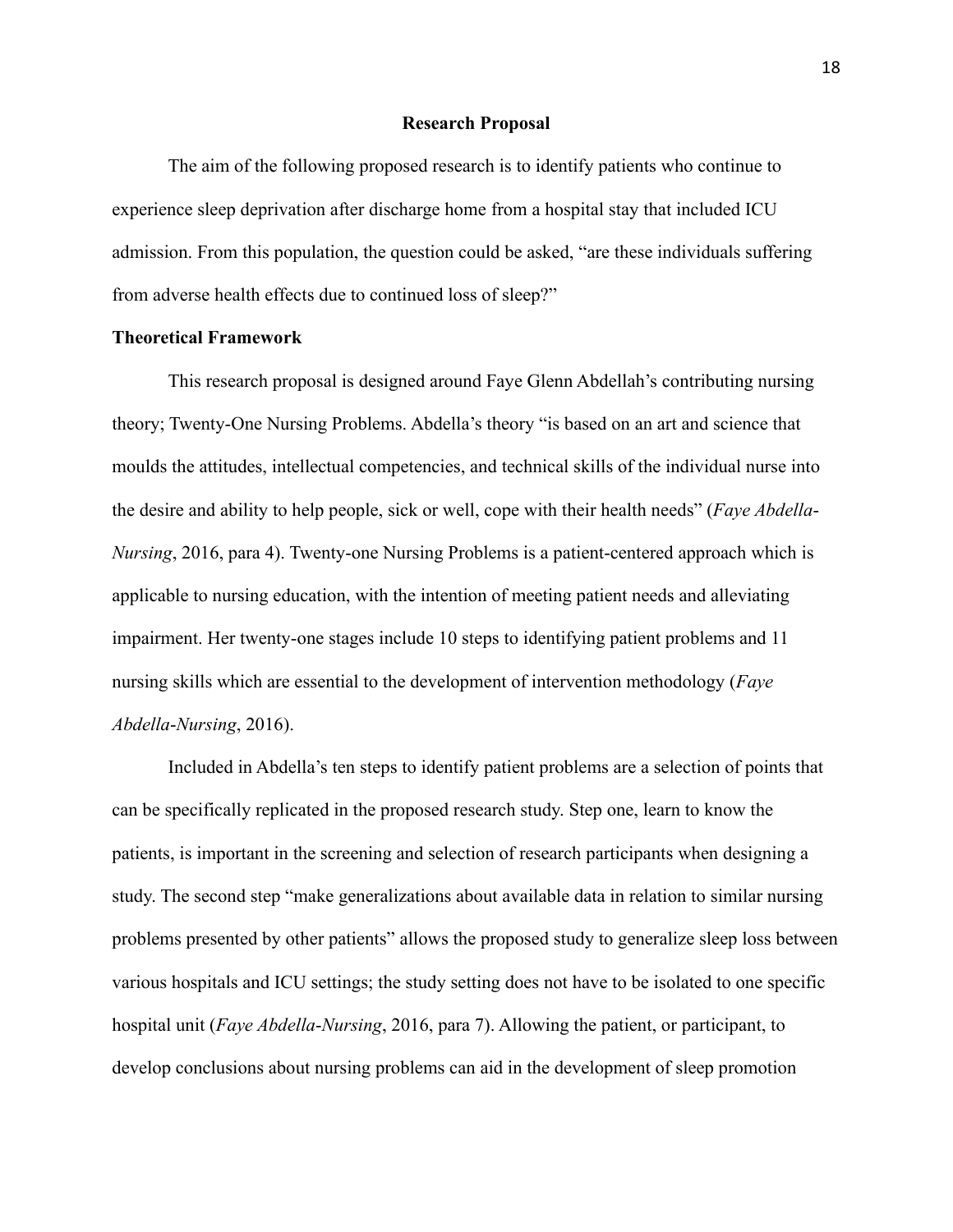protocols for hospital institutions. The proposed research is a longitudinal study, which is consistent with Abdella's seventh step to "observe and evaluate the patient over a period of time to identify any attitudes and clues affecting his or her behavior" (*Faye Abdella*-*Nursing*, 2016, para 9).

#### <span id="page-19-0"></span>**Research Method**

The study will use a three-pronged approach. The first part of the study will be a quantitative analysis of patient questionnaires to identify demographic factors and trends related to sleep and overall health. The second part will be a qualitative analysis of participant interviews. The third part will be a longitudinal cohort study that examines the correlation between long-term sleep deprivation and adverse health effects in adults who have experienced an intensive care unit admission. The benefit of a longitudinal study is that it can detect health changes in participants over an extended period of time and may *suggest* a cause-and-effect relationship (although recognition of a relationship does not mean that cause and effect is definitively proved); in this case between sleep loss and negative health outcomes.

The first part of the study will involve asking participants demographic questions, such as gender, age and ethnicity. In addition, there will be questions to assess their baseline sleep patterns and health status prior to their most recent ICU hospital admission. These questions will include:

- How many hours of sleep do you average per night?
- Do you have difficulty falling asleep?
- Do you have difficulty staying asleep once you fall asleep?
- Do you use pharmaceutical sleep aids?
- Do you have a history of any of the listed health disorders?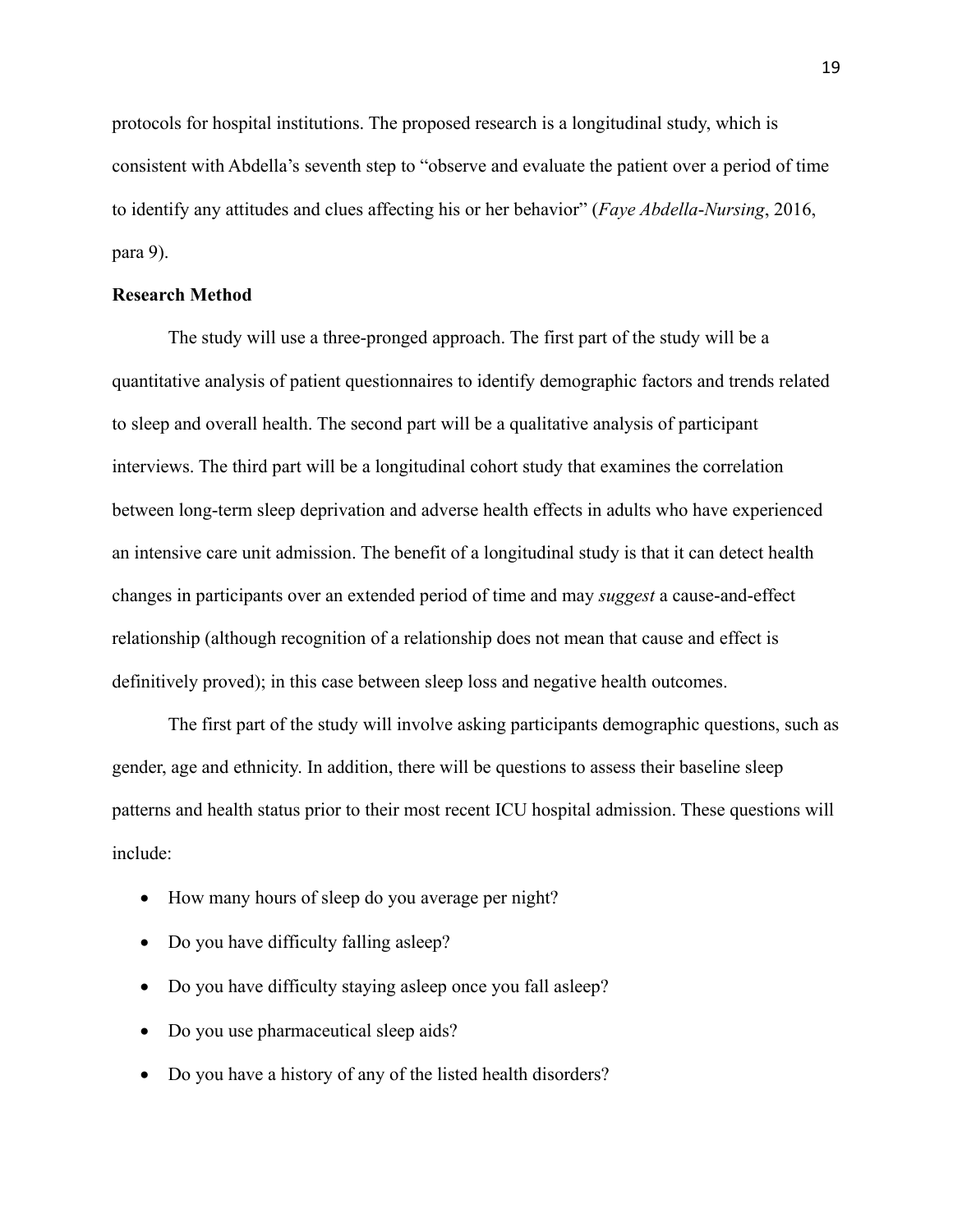- o Sleep Apnea
- o Other diagnosed sleep disorders
- o Hypertension
- o Anxiety
- o Depression
- o Memory loss
- o Type 2 Diabetes
- o Dyslipidemia
- o Unexplained weight gain

The second part of the study will be a qualitative analysis based on patient interviews. The interviewer will ask each participant to describe their sleep experience during their ICU stay, and if they believe that a loss of sleep contributed to a difficult recovery. This portion of the research is highly subjective and relies on participants' accurate re-call and reporting.

From there, a longitudinal study will be used to identify particular health disorders and the presence of on-going sleep alterations in participants. This will be done using a questionnaire and interviews with participants. As with the first stage of the study, which determined pre-ICU admission baseline, this questionnaire will ask the same questions in order to compare the participants' current and ongoing health changes compared to baseline. The length of the study will be two years, with participant interviews occurring at 6-month intervals from the time of hospital discharge. The goal is to identify those participants who, previous to ICU admission, had no difficulties or on-going problems with sleep disturbances, and to see if they then experienced sleep disturbances in the ICU and following their discharge. It is then important to identify changing health parameters such as increased depression, hypertension, or any of the other health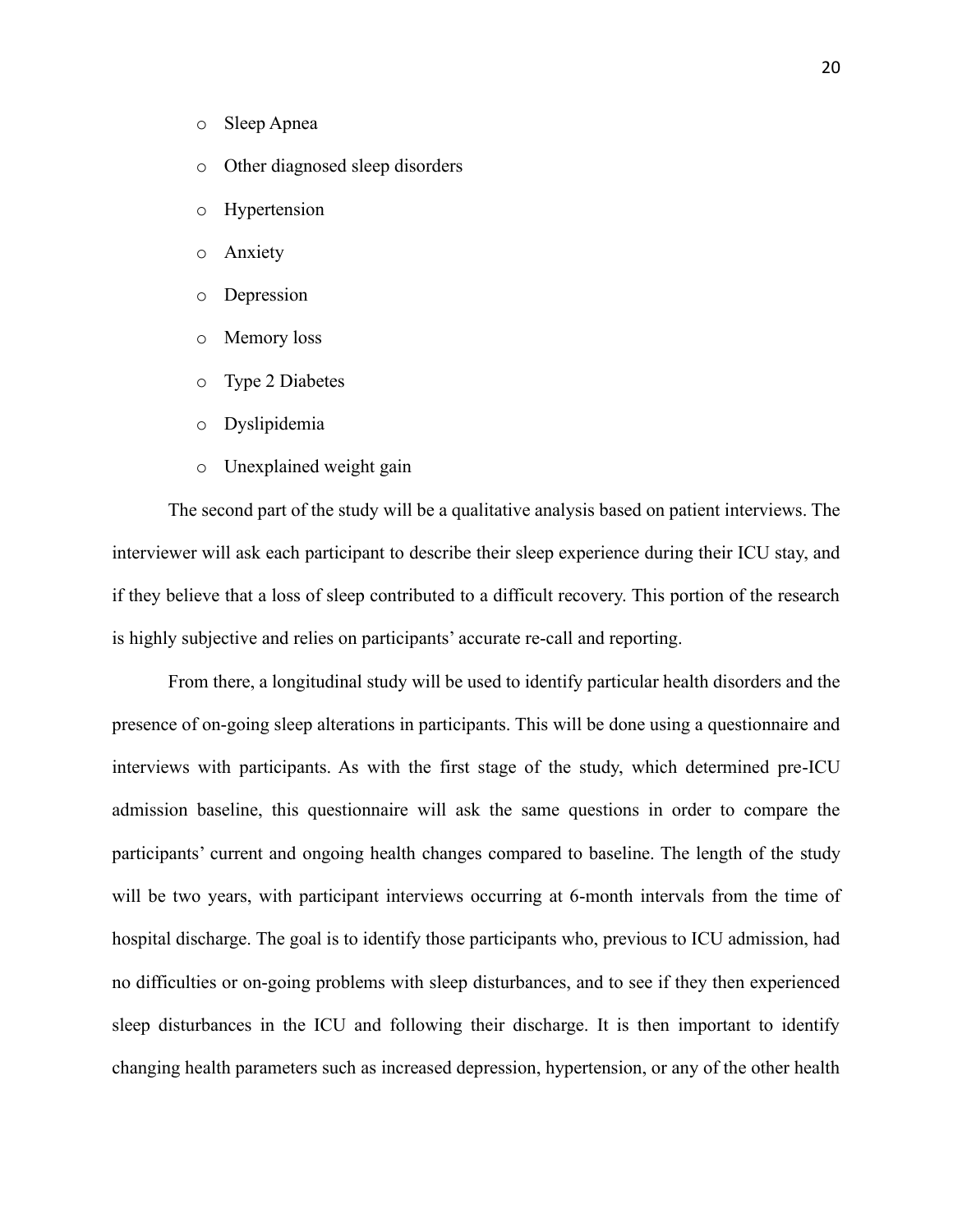disorders listed in the questionnaire. From there, there may be an opportunity to associate health conditions with a lack of sleep, possibly beginning from the time of the ICU admission.

#### <span id="page-21-0"></span>**Sample and Recruitment**

Recruitment will involve finding participants who have had an intensive care unit admission within the last six months and can provide baseline health information prior to their hospital stay. The goal is to recruit at least 100 participants who are over the age of 18. Identification of potential participants will be done through the Nursing Research Department at Kaiser Permanente Healthcare system, which has hospitals throughout California.

#### <span id="page-21-1"></span>**Data Analysis**

#### <span id="page-21-2"></span>*Part 1*

Descriptive statistics will allow researchers to make summations of the data collected from the participants to determine the participants' baseline health status and demographic information. This will give the mode and median of participants' ages and categorize trends in pre-admission health status to use to compare to the data collected in part three of the study. This data may also potentially identify common health trends related to patient demographics.

#### <span id="page-21-3"></span>*Part 2*

Qualitative analysis of patient interviews will allow participants to expand upon the answers they gave in the surveys and provide the researchers with the opportunity to identify common words and phrases and derive themes within the participants' description of their ICU stay. A content analysis of this data will provide more in-depth information about those who experienced sleep disturbances in the intensive care unit.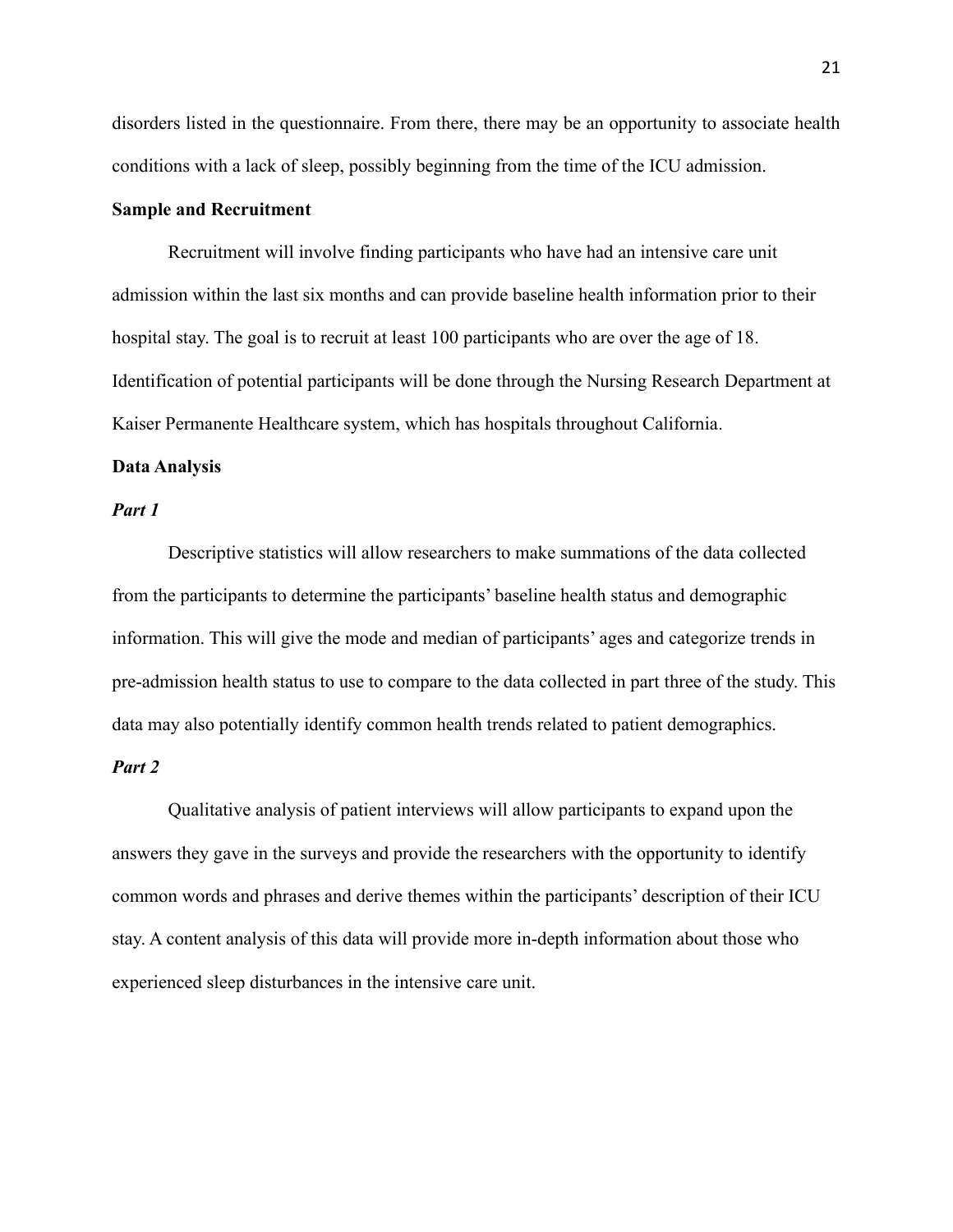#### <span id="page-22-0"></span>*Part 3*

Multiple logistic regression will be used to identify changes in multiple variables over time. The outcome variable will be changes in health status and sleep patterns after the hospital stay in intensive care. Potential predictor variables could be the participants' sleep status at baseline, any previous health disorders, and/or the reason for ICU admission. This data may identify a correlation between sleep disturbances and various health status trends.

### <span id="page-22-1"></span>**Ethical Considerations**

Ethical considerations include maintaining privacy for the participants and keeping all health information confidential. Validity is also a concern in research; does the design of the study address specific research questions? There must also be benefits to the study. Will the findings of the study be used to recognize a current problem, and are the aims of the research clear and appropriate? Difficulties with this study may include a high rate of participant drop out; individuals may not want to continue to speak about their health over a long period of time. The participants will also need to be evaluated by medical professionals in order to identify changes in health, and then self-report these changes to the researchers. It is also important to consider how each participants' disease state may affect their sleep or certain aspects of their health. Determining what the actual cause of sleep loss for the patient in the ICU is challenging. Informed consent from all participants and internal review board review and approval prior to starting data collection must be obtained.

#### **Conclusion**

<span id="page-22-2"></span>It is well-known that sleep disturbances have been an on-going problem with patients who are admitted to the hospital overnight, particularly those admitted to the intensive care unit. The cause of sleep impact ranges from the pathophysiologic effect of the patient's disease state,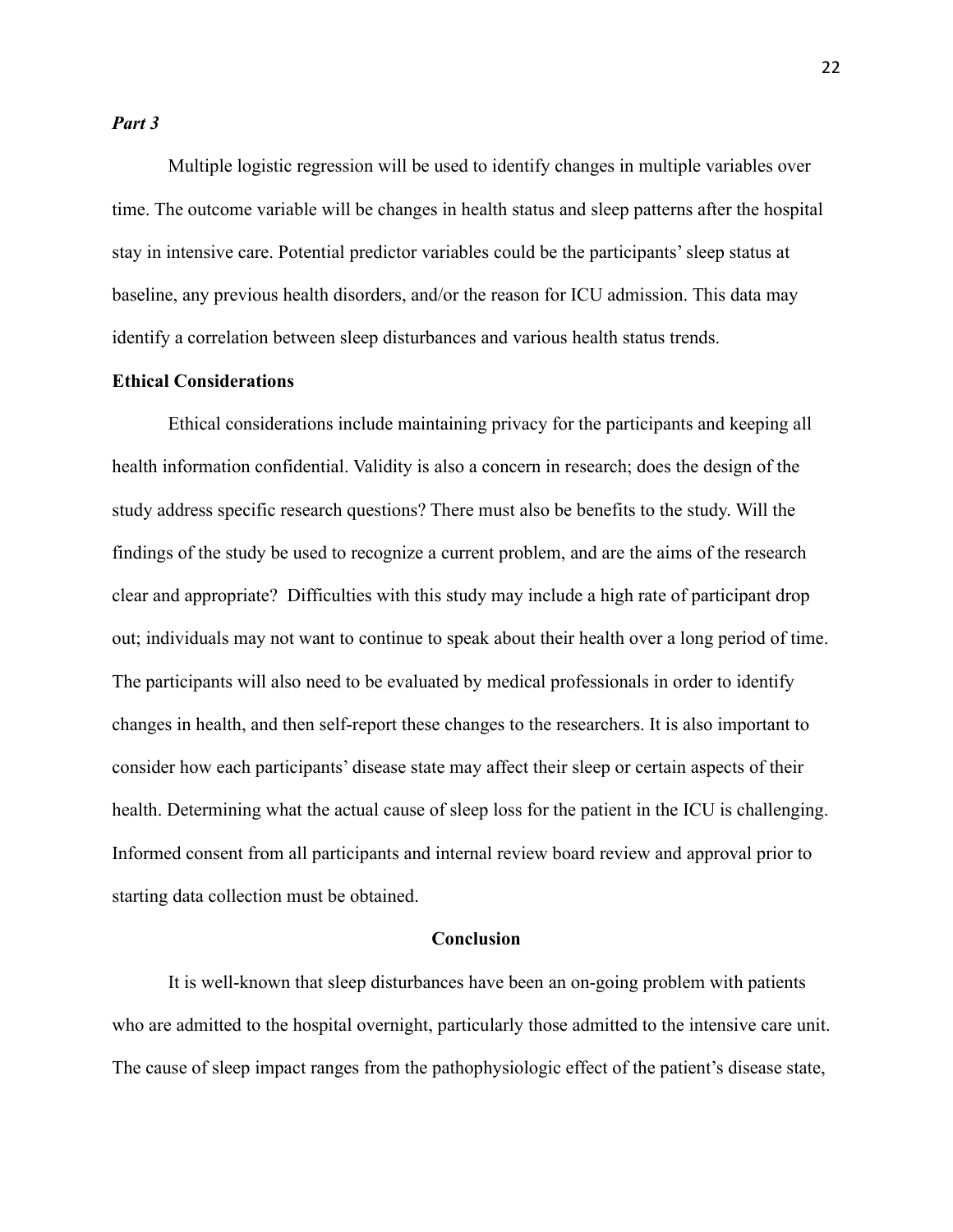to beeping alarms and frequent interruptions to provide medical interventions. While long-term consequences of sleep loss directly related to ICU admissions are unknown, the acute effects have been vocalized by both patients and hospital staff. The next steps in this research is to identify if individuals who have been discharged from an intensive care unit and experienced sleep loss suffer from continuing adverse health effects. This research, along with the existing literature, may be used to develop sleep protocols to be used in the hospital setting to increase patient rest and sleep times.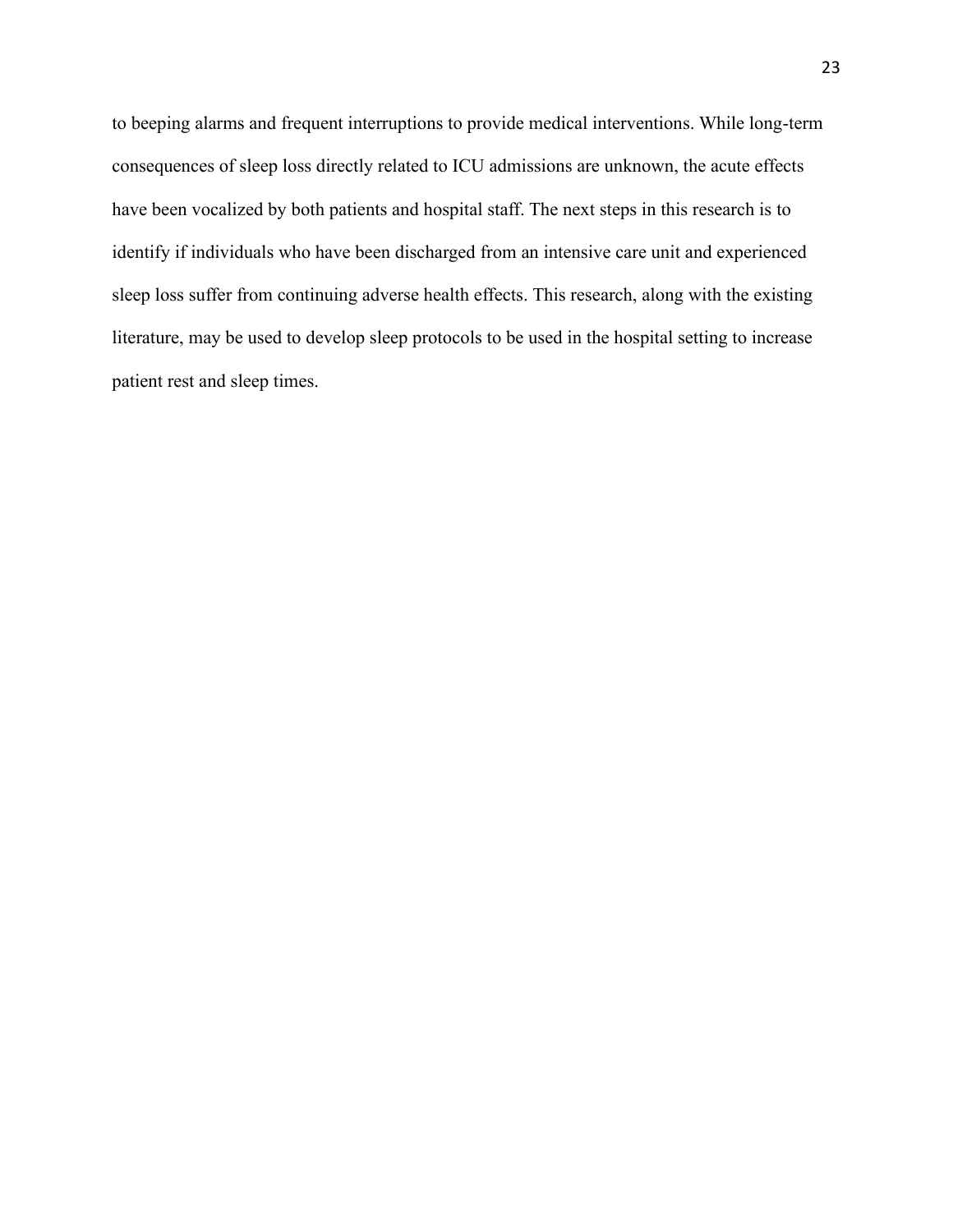#### **References**

- <span id="page-24-0"></span>Altman, M. T., Knauert, M. P., Murphy, T. E., Ahasic, A. M., Chauhan, Z., & Pisani, M. A. (2018). Association of intensive care unit delirium with sleep disturbance and functional disability after critical illness: an observational cohort study. *Annals of Intensive Care*, *8*(1). https://doi.org/10.1186/s13613-018-0408-4
- Ding, Q., Redeker, N. S., Pisani, M. A., Yaggi, H. K., & Knauert, M. P. (2017). Factors Influencing Patients' Sleep in the Intensive Care Unit: Perceptions of Patients and Clinical Staff. *American Journal of Critical Care*, *26*(4), 278–286. https://doi.org/10.4037/ajcc2017333
- Eliassen, K. M., & Hopstock, L. A. (2011). Sleep promotion in the intensive care unit—A survey of nurses' interventions. *Intensive and Critical Care Nursing*, *27*(3), 138–142. <https://doi.org/10.1016/j.iccn.2011.03.001>
- *Faye Abdellah - Nursing Theory*. (2016). Nursing Theory. [https://nursing-theory.org/nursing](https://nursing-theory.org/nursing-theorists/Faye-Abdellah.php)[theorists/Faye-Abdellah.php](https://nursing-theory.org/nursing-theorists/Faye-Abdellah.php)
- Garcia, S., Jaiswal, S., & Owens, R. (2017). Sound and Light Levels Are Similarly Disruptive in ICU and non-ICU Wards. *Journal of Hospital Medicine*, *12*(10), 798–804. https://doi.org/10.12788/jhm.2826
- Knauert, M. P., Pisani, M., Redeker, N., Murphy, T., Araujo, K., Jeon, S., & Yaggi, H. (2019). Pilot study: an intensive care unit sleep promotion protocol. *BMJ Open Respiratory Research*, *6*(1). https://doi.org/10.1136/bmjresp-2019-000411
- Lewandowska, K., Mędrzycka-Dąbrowska, W., Pilch, D., Wach, K., Fortunato, A., Krupa, S., & Ozga, D. (2020). Sleep Deprivation from the Perspective of a Patient Hospitalized in the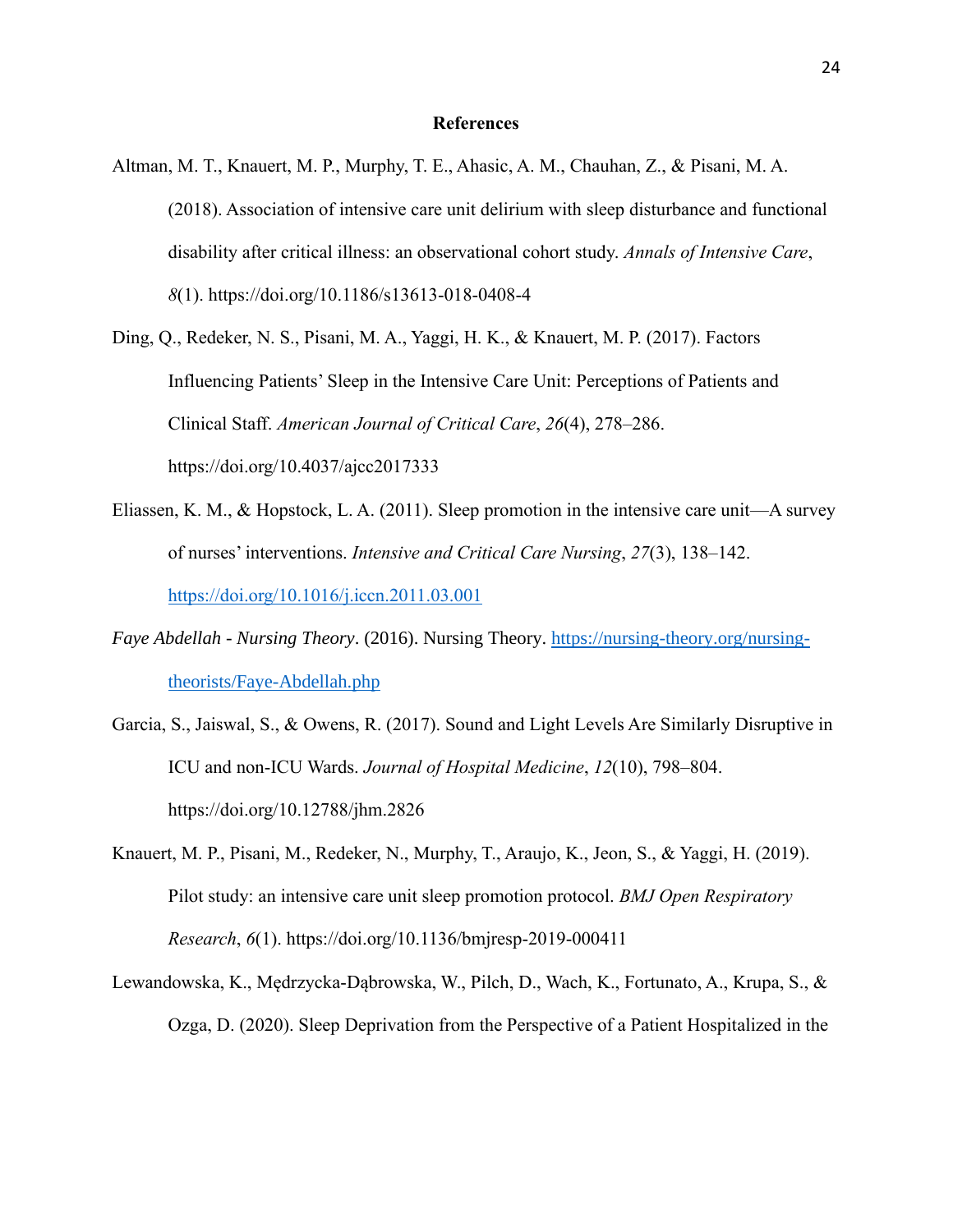Intensive Care Unit—Qualitative Study. *Healthcare*, *8*(3).

https://doi.org/10.3390/healthcare8030351

Pasini, M. A., Friese, R. S., Gehlbach, B. K., Schwab, R. J., Weinhouse, G. L., & Jones, S. F. (2015, April 1). *Sleep in the Intensive Care Unit*. American Journal of Respiratory and Critical Care Medicine. [https://www.atsjournals.org/doi/abs/10.1164/rccm.201411-](https://www.atsjournals.org/doi/abs/10.1164/rccm.201411-2099CI) [2099CI.](https://www.atsjournals.org/doi/abs/10.1164/rccm.201411-2099CI)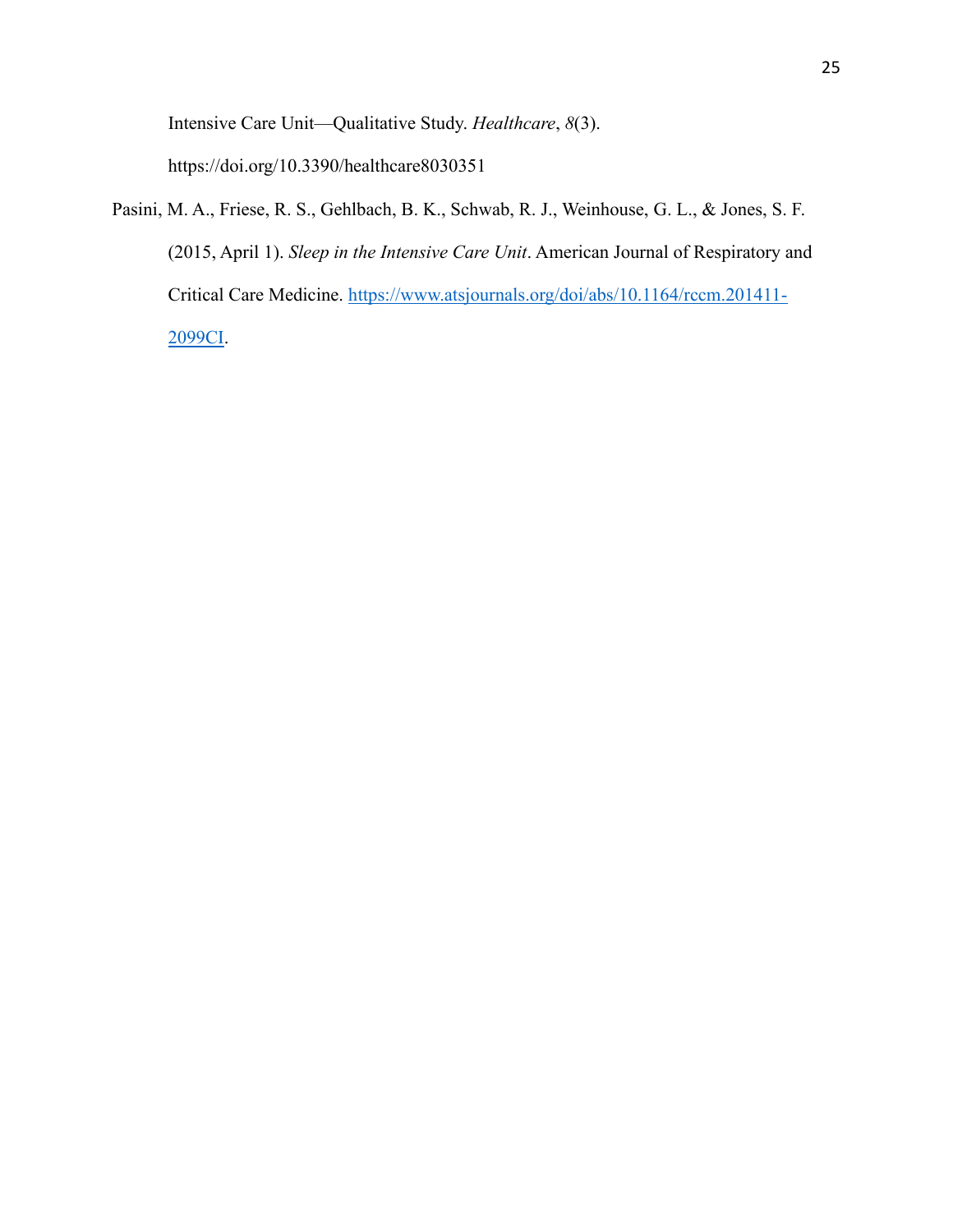## **Appendix**

<span id="page-26-0"></span>

| <b>Authors/Citation</b> | Purpose/Objective of  | Sample - Population         | Study                            | <b>Major Finding(s)</b>           | <b>Strengths</b> | <b>Limitations</b>                    |
|-------------------------|-----------------------|-----------------------------|----------------------------------|-----------------------------------|------------------|---------------------------------------|
|                         | Study                 | of interest, sample<br>size | Design/Methods                   |                                   |                  |                                       |
| Altman et el.           | To identify a         | $N = 422$                   | Qualitative.                     | Poor sleep                        | Sample size      | A large number                        |
| Association of          | connection            | 327                         | This was an                      | quality was                       | was above 100    | of individuals                        |
| intensive care          | between post-         | participants                | observational                    | reported in 68%                   | participants.    | who were                              |
| unit delirium           | discharge sleep       | were eligible               | study of MICU                    | of participants.                  |                  | initially eligible                    |
| with sleep              | disturbances and      | for follow-up               | patients.                        | Increasing days                   |                  | while admitted to                     |
| disturbance             | functional            |                             | Delirium was                     | of delirium                       |                  | the MICU were                         |
| and functional          | disabilities in       |                             | assessed daily                   | during Medical                    |                  | unreachable                           |
| disability after        | patients              |                             | during the                       | <b>Intensive Care</b>             |                  | $(25%)$ for follow-                   |
| critical                | admitted to           |                             | admission                        | Unit stays were                   |                  | up questions.                         |
| illness: an             | Medical               |                             | using the                        | associated with                   |                  | Another portion                       |
| observational           | <b>Intensive Care</b> |                             | Confusion                        | higher PSQI                       |                  | of these                              |
| cohort study.           | Units.                |                             | Assessment                       | scores (indicating                |                  | participants died                     |
| (2018)                  |                       |                             | Method for the                   | decreased sleep                   |                  | in the MICU or                        |
|                         |                       |                             | ICU.                             | quality). The                     |                  | prior to follow-up                    |
|                         |                       |                             | Telephone                        | general                           |                  | post-discharge. A                     |
|                         |                       |                             | follow-up was<br>conducted post- | conclusion was<br>that impairment |                  | baseline analysis<br>or participants' |
|                         |                       |                             | discharge and                    | in sleep and                      |                  | sleep prior to                        |
|                         |                       |                             | included the                     | functional                        |                  | hospitalization                       |
|                         |                       |                             | Pittsburg Sleep                  | disability is                     |                  | was not obtained.                     |
|                         |                       |                             | <b>Quality Index</b>             | highly prevalent                  |                  |                                       |
|                         |                       |                             | and                              | in individuals                    |                  |                                       |
|                         |                       |                             | instrumental                     | post-discharge                    |                  |                                       |
|                         |                       |                             | activities of                    | from MICU.                        |                  |                                       |
|                         |                       |                             | daily living.                    |                                   |                  |                                       |
| Ding et al.             | Use interview         | $N = 38$                    | Qualitative.                     | The ICU                           | This study       | Unequal                               |
| Factors                 | responses from        |                             | Semi-                            | environment is                    | included         | proportion of                         |
| influencing             | ICU staff and         |                             | structured                       | not the only                      | nonenvironme     | patients and staff                    |
| patients' sleep         | patients/surrogat     |                             | interviews were                  | factor that                       | ntal factors     | with low sample                       |
| in the                  | es to identify        |                             | conducted, and                   | influences patient                | such as mental   | size. There may                       |
| <i>intensive</i> care   | environmental         |                             | analysis of                      | sleep. Patients'                  | health and       | have been bias in                     |
| unit:                   | and                   |                             | answers was                      | emotions and                      | made             | the staff response                    |
| Perceptions of          | nonenvironment        |                             | used to code.                    | anxiety must be                   | recommendati     | regarding the                         |
| patients and            | al factors that       |                             | categorize, and                  | addressed to                      | ons for          | importance of                         |
| clinical staff.         | affect patient        |                             | identify                         | promote                           | improvement.     | patient sleep in<br>the ICU because   |
| (2017)                  | sleep.                |                             | themes.                          | improved sleep.                   |                  | staff was aware                       |
|                         |                       |                             |                                  |                                   |                  | of the purpose of                     |
|                         |                       |                             |                                  |                                   |                  | the study.                            |
| Eliassen, K.            | Identified how        | $N=49$                      | Quantitative.                    | Noise and light                   | Nurses were      | Self-reported                         |
| $M_{\cdot}, \&$         | nurses in the         | Respondents                 | A web based                      | reduction                         | asked to         | answers may                           |
| Hopstock, L.            | ICU in                | had to be                   | anonymous                        | interventions                     | provide very     | produce bias                          |
| A.                      | Norwegian             | registered                  | questionnaire                    | were prioritized                  | specific         | among the                             |
| <b>Sleep</b>            | hospitals             | nurses with                 | was sent to                      | for nighttime                     | interventions    | nurses.                               |
| <i>promotion in</i>     | implemented           | continuing                  | nurses who fit                   | hours. Comfort                    | used to          | What is reported                      |
| the intensive           | strategies to         | education as                | the criteria at                  | was prioritized                   | promote sleep,   | vs. what is                           |
| $care unit - A$         | improve patient       | critical care               | University                       | equally for both                  | and if the       | actually                              |
| survey of               | sleep. The            | nurses and with             | Hospital of                      | day and night to                  | promotions       | performed is not                      |
| nurses'                 | researchers were      | permanent                   | Northern                         | promote rest.                     | were used        | known.                                |
| interventions.          | interested in 4       | positions in the            | Norway. The                      | 72% of the                        | during the day   | There was a                           |
| (2011).                 | categories: noise     | ICU.                        | questionnaire                    | respondents                       | or night.        | small sample size                     |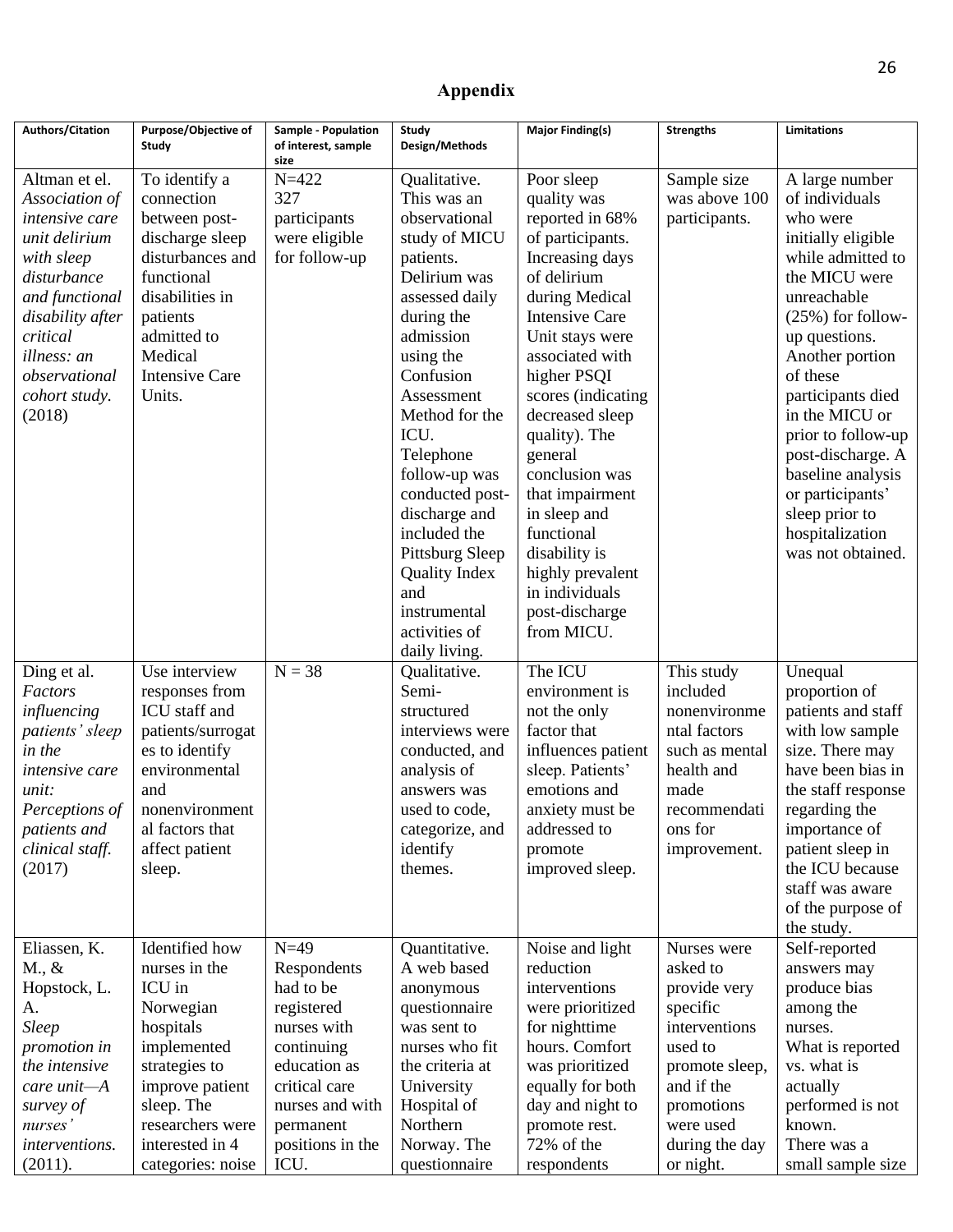|                                                                                                                                                                                     |                                                                                                                                                                                                            |                                                                                                                                                                          |                                                                                                                                                                                                                                                                                                                                                                                                |                                                                                                                                                                                                                                                         |                                                                                                                                                                       | 27                                                                                                                                                                                                                                    |
|-------------------------------------------------------------------------------------------------------------------------------------------------------------------------------------|------------------------------------------------------------------------------------------------------------------------------------------------------------------------------------------------------------|--------------------------------------------------------------------------------------------------------------------------------------------------------------------------|------------------------------------------------------------------------------------------------------------------------------------------------------------------------------------------------------------------------------------------------------------------------------------------------------------------------------------------------------------------------------------------------|---------------------------------------------------------------------------------------------------------------------------------------------------------------------------------------------------------------------------------------------------------|-----------------------------------------------------------------------------------------------------------------------------------------------------------------------|---------------------------------------------------------------------------------------------------------------------------------------------------------------------------------------------------------------------------------------|
| Authors/Citation                                                                                                                                                                    | Purpose/Objective of                                                                                                                                                                                       | Sample - Population                                                                                                                                                      | Study                                                                                                                                                                                                                                                                                                                                                                                          | <b>Major Finding(s)</b>                                                                                                                                                                                                                                 | <b>Strengths</b>                                                                                                                                                      | <b>Limitations</b>                                                                                                                                                                                                                    |
|                                                                                                                                                                                     | Study                                                                                                                                                                                                      | of interest, sample<br>size                                                                                                                                              | Design/Methods                                                                                                                                                                                                                                                                                                                                                                                 |                                                                                                                                                                                                                                                         |                                                                                                                                                                       |                                                                                                                                                                                                                                       |
|                                                                                                                                                                                     | reduction, light<br>reduction,<br>improvement of<br>patient comfort,<br>and clustering of<br>care activities.                                                                                              |                                                                                                                                                                          | was optional<br>for the staff to<br>complete. A<br>short<br>orientation was<br>provided to<br>each unit by a<br>nurse manager<br>to encourage<br>participation.<br>Close ended<br>questions were                                                                                                                                                                                               | reported that they<br>planned a sleep<br>period for<br>patients during<br>daytime hours.                                                                                                                                                                | Questions<br>were closed<br>ended to<br>provide<br>numerical<br>data.                                                                                                 | from one<br>hospital.                                                                                                                                                                                                                 |
| Knauert et al.                                                                                                                                                                      | The researchers                                                                                                                                                                                            | $N=56$                                                                                                                                                                   | used.<br>Quantitative.                                                                                                                                                                                                                                                                                                                                                                         | Patients in the                                                                                                                                                                                                                                         | The study                                                                                                                                                             | A small sample                                                                                                                                                                                                                        |
| Pilot study: an<br>intensive care<br>unit sleep<br>promotion<br>protocol.<br>(2019)                                                                                                 | tested the impact<br>of a sleep<br>promotion<br>protocol in an<br><b>ICU</b> setting                                                                                                                       | 263 patients<br>were assessed<br>to participate in<br>the study, with<br>56 who were<br>deemed<br>eligible. The<br>study was<br>conducted in a<br>38-bed medical<br>ICU. | The patients<br>were<br>randomized<br>with 30<br>patients<br>receiving usual<br>care and 26<br>receiving<br>interventions.<br>The sleep<br>promotion<br>protocol<br>included<br>restricting non-<br>urgent bedside<br>care between<br>$00:00$ and<br>03:59. If there<br>was an urgent<br>intervention<br>required, time<br>in the patient<br>room was<br>limited and<br>care was<br>clustered. | sleep protocol<br>group had an<br>average of 9.6<br>min per hour of<br>in-room activity<br>compared with<br>18.7 min per hour<br>for usual care.<br>Corresponding<br>decreased sound<br>levels were also<br>recorded in the<br>sleep protocol<br>rooms. | used a control<br>group which<br>was<br>randomized.<br>Patients were<br>involved in<br>the sleep<br>protocol<br>development<br>but not the<br>design of the<br>study. | was used. An<br>important<br>variable, light,<br>was not altered or<br>controlled. The<br>study did not<br>include objective<br>sleep<br>measurements, so<br>outcomes were<br>limited to<br>environmental<br>measures.                |
| Lewandowska<br>et al. Sleep<br>deprivation<br>from the<br>perspective of<br>a patient<br>hospitalized in<br>the intensive<br>$care$ unit $-$<br>qualitative<br><i>study.</i> (2020) | This study was<br>aimed at<br>describing the<br>experiences of<br>patients<br>hospitalized in<br><b>ICU</b> settings<br>related to sleep<br>and nighttime<br>rest. It asked<br>patients to<br>describe how | $N=23$                                                                                                                                                                   | Qualitative.<br>The patients<br>had to have<br>stayed in the<br>ICU for at least<br>7 days, with the<br>last 7 days of<br>their stay<br>excluding<br>pharmacologic<br>al sedation. The<br>research was                                                                                                                                                                                         | Each of the<br>participants<br>reported anxiety<br>related<br>components that<br>disrupted their<br>sleep. Noises<br>were frequently<br>described as an<br>interference to<br>sleep, including<br>alarms and staff                                      | Adequate<br>sample for a<br>qualitative<br>study.                                                                                                                     | It is difficult to<br>find patients who<br>will agree to<br>follow up post-<br>discharge for data<br>collection. People<br>are often<br>traumatized by<br>their experience<br>and do not want<br>to discuss or<br>recall it in depth. |